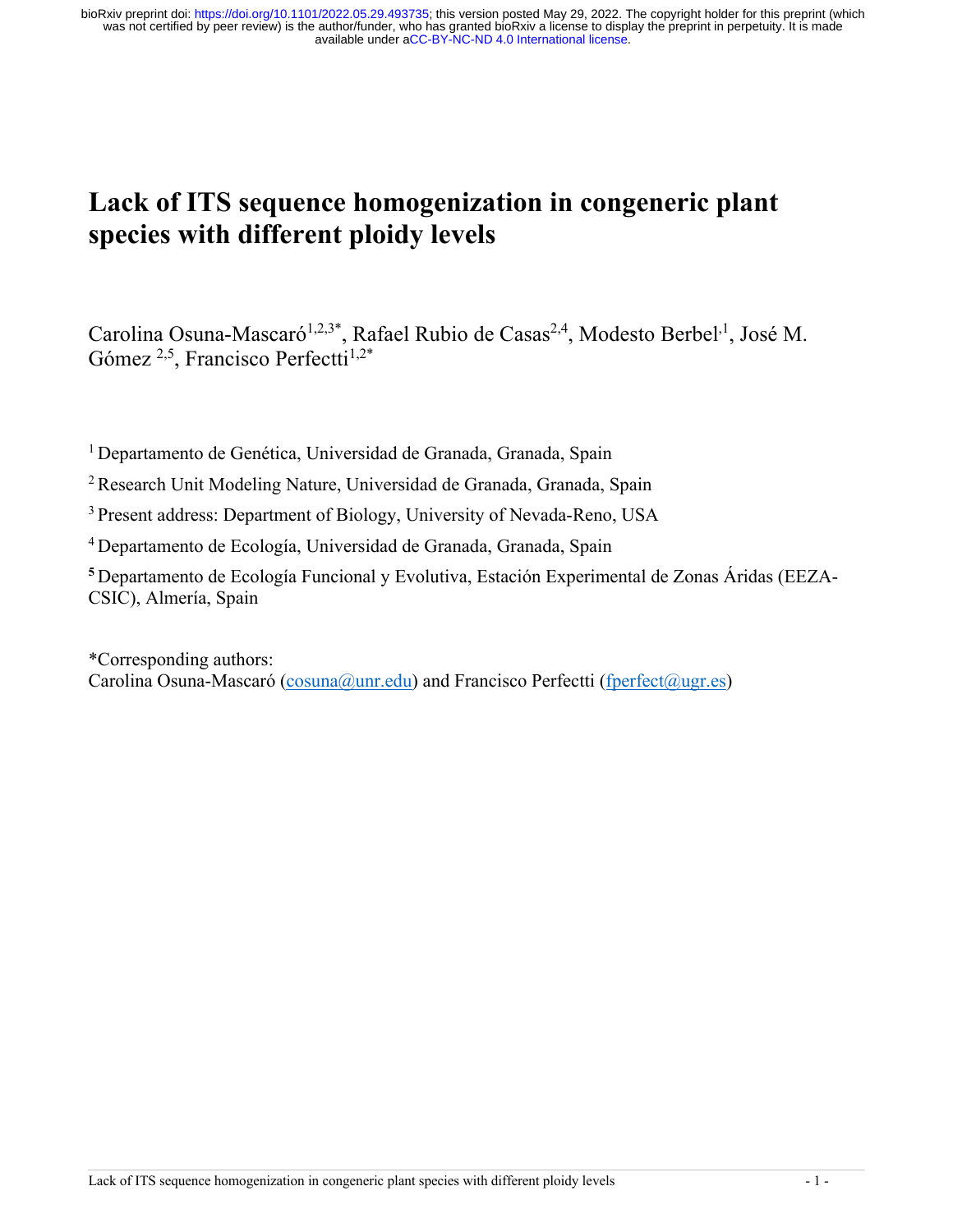### **Abstract**

The internal transcribed spacers (ITS) exhibit concerted evolution by the fast homogenization of these sequences at the intragenomic level. However, the rate and extension of this process are unclear and might be conditioned by the number and divergence of the different ITS copies. In some cases, such as hybrid species and polyploids, ITS sequence homogenization appears incomplete, resulting in multiple haplotypes within the same organism. Here, we studied the dynamics of concerted evolution in 85 individuals of seven plant species of the genus *Erysimum* (Brassicaceae) with multiple ploidy levels. We estimated the rate of concerted evolution and the degree of sequence homogenization separately for ITS1 and ITS2 and whether these varied with ploidy. Our results showed incomplete sequence homogenization, especially for polyploid samples, indicating a lack of concerted evolution in these taxa. Homogenization was usually higher in ITS2 than in ITS1, suggesting that concerted evolution operates more efficiently on the former. Furthermore, the hybrid origin of several species appears to contribute to the maintenance of high haplotype diversity, regardless of the level of ploidy. These findings indicate that sequence homogenization of ITS is a dynamic and complex process that might result in varying intra- and inter-genomic diversity levels.

**Keywords:** Concerted Evolution, Hybridization, Internal Transcribed Spacers, ITS1, ITS2, Polyploidy, Brassicaceae, *Erysimum*.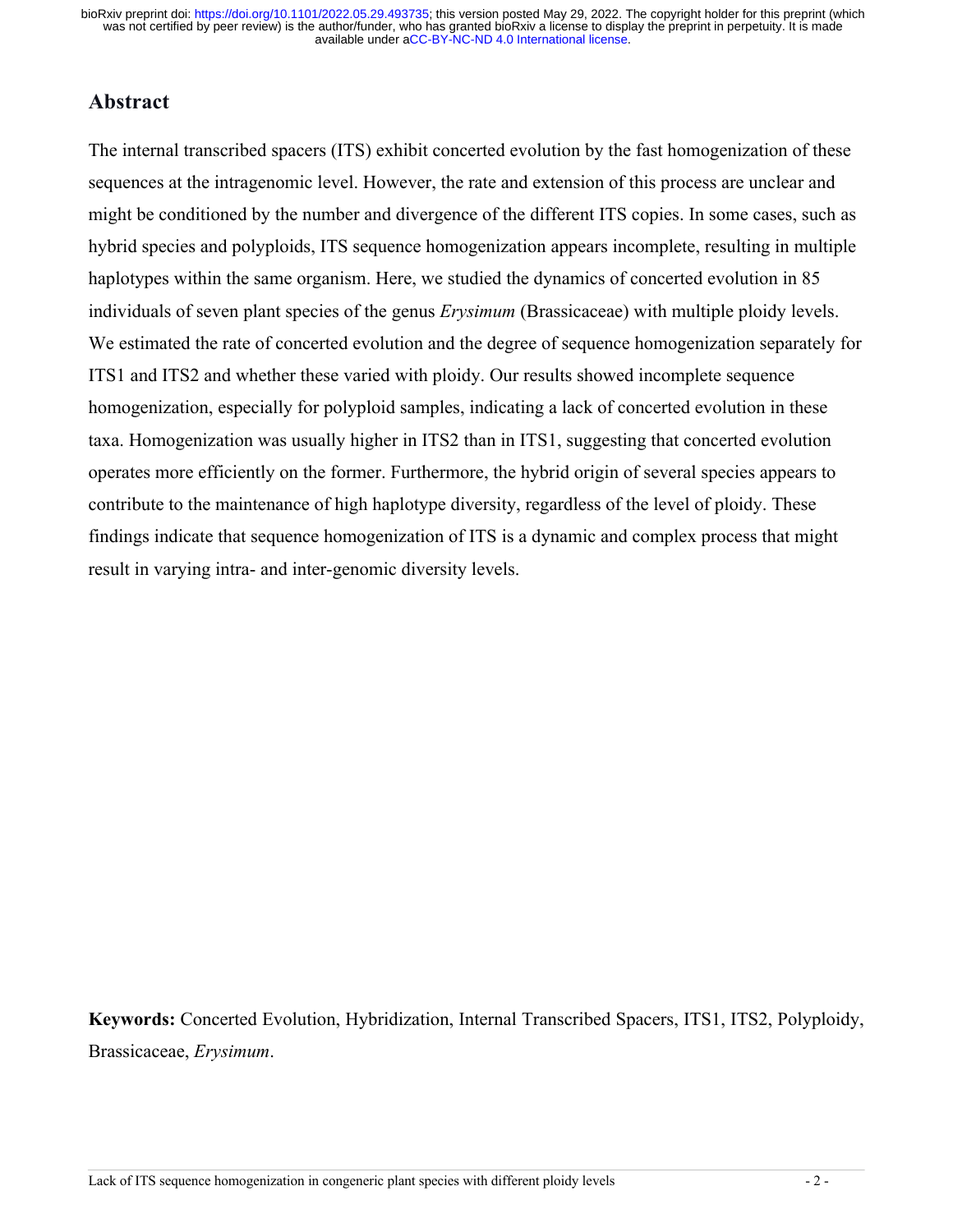# **Introduction**

Concerted evolution is an evolutionary process by which sequences from the same gene family show higher sequence similarity to each other than to orthologous genes in related species [1, 2]. Hence, genes evolved in a concerted manner present low polymorphism in their sequences, i.e., the sequences are homogenized. Concerted evolution is particularly notable in multicopy nuclear genes, where homogenization is mainly achieved by unequal crossing over and gene conversion [3, 4]. One of the best characterized multicopy gene families is the 45S nuclear ribosomal DNA (nrDNA). It appears arranged as tandem repeated units with hundreds to thousands of copies in one or several loci per genome. These units are composed of the 18S rDNA, internal transcribed spacer 1 (ITS1), 5.8 S rDNA, internal transcribed spacer 2 (ITS2), and 26S rDNA, separated by longer non-transcribed intergenic spacers [5]. Among all these units, the internal transcribed spacers (ITS1 and ITS2) are the bestcharacterized nrDNA sequences [6] partly because ITS sequences show characteristics advantageous for phylogenetic studies, such as biparental inheritance, short length, and high evolution rate [4, 7, 8].

ITS sequences usually present fast concerted evolution with low levels of intra-genomic sequence variation and very few polymorphic positions [9, 10]. However, in some animals (e.g., [11]) and especially in plants [12, 13, 14, 15, 16, 17], sequence homogenization remains incomplete across ITS sequences, resulting in relatively high intra-genomic polymorphism. This ITS diversity is often linked to hybridization events [8, 18, 19, 20, 21]. Different ITS sequences may meet after hybridization and become homogenized after a time, but this homogenization may not be consistent among descendant lineages [22]. As concerted evolution tends to homogenize sequences rapidly [8], evidence of nonconcerted evolution is mostly expected in recently-formed hybrid species, where both parental ITS sequences may still be present. This phenomenon should be particularly conspicuous in recent allopolyploid species, where the occurrence of different ITS sequences located in distinct chromosomes tends to delay this homogenization [23].

*Erysimum L.* (Brassicaceae) comprises more than 200 species [24], mainly from Eurasia, with some species inhabiting North America and North Africa [25, 26]. The Baetic Mountains (SE Iberia) constitute one of the most important glacial refugia in Europe and a hotspot for this group, with  $\sim 10$ *Erysimum* species occurring in this small area [27, 28]. Previous studies have suggested that several of these taxa could have a hybrid origin [29, 30, 31]. Ploidy levels vary among and, in some cases, within species [27, 32], suggesting that a detailed understating of hybridization and allopolyploidization is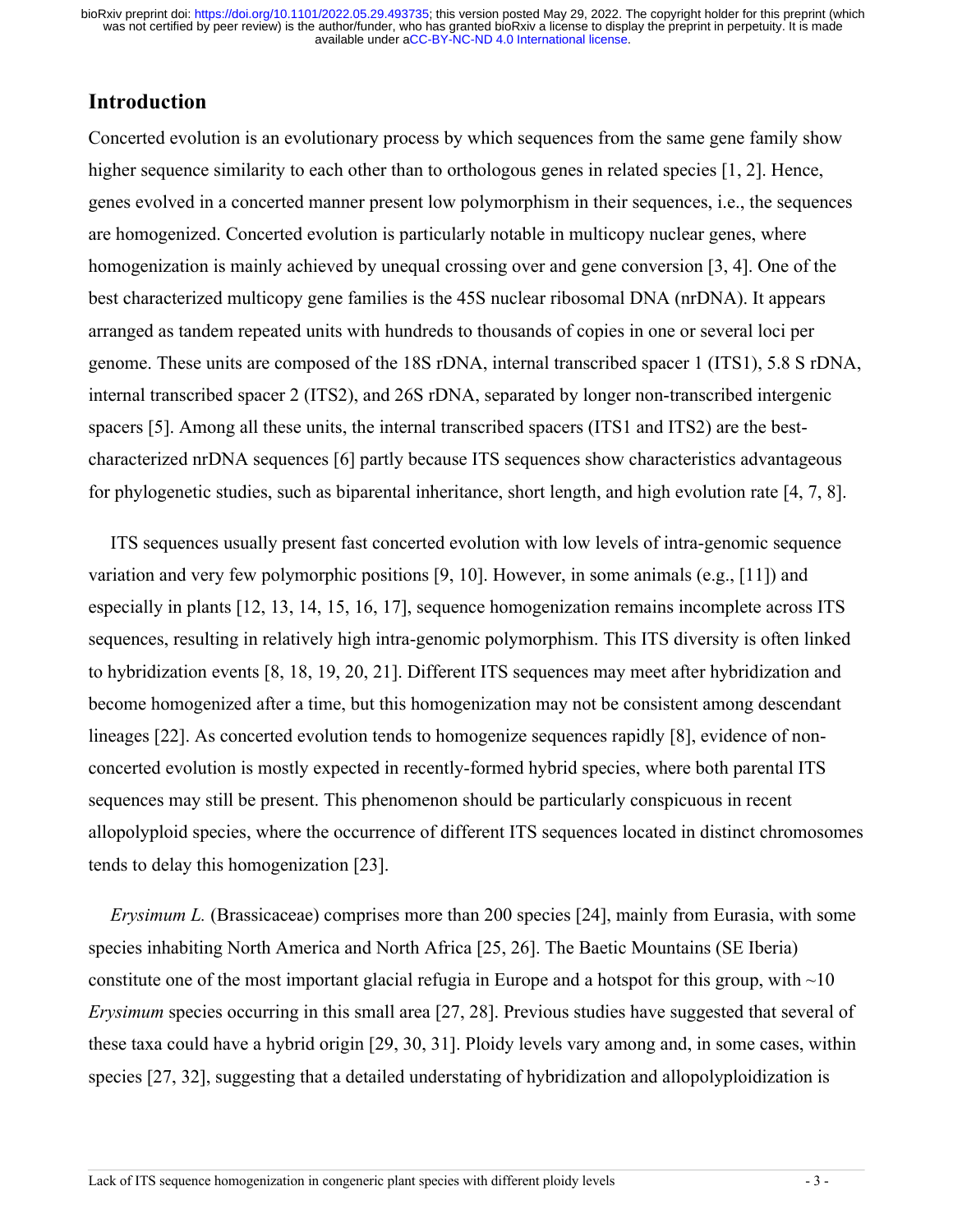necessary to shed light on the evolution of this group. However, the effects of hybridization and polyploidization on the genomes of these species are far from being fully understood.

In this study, we explore the homogenization dynamics of ITS, taking into account the interacting effects of concerted evolution, hybridization, and polyploidization. For this purpose, we analyzed polymorphisms at the species, population, and individual levels in ITS1 and ITS2 for seven *Erysimum* species. We sequenced both markers by NGS to recover all the ITS copies present in the different genomes [10, 33]. With these sequences, we then proceeded to quantify the degree of sequence homogenization in both ITS1 and ITS2 within individuals, populations, and species; and the concerted evolution levels in polyploid *Erysimum* spp. Our results showed heterogeneous levels of ITS sequence homogenization with reduced concerted evolution, especially for polyploids. Any insight into ITS evolution in plants needs to consider the concomitant effects of hybridization and polyploidization on the rates of concerted evolution.

### **Materials and methods**

#### **Taxon sampling**

We collected fresh leaves from polyploid and diploid *Erysimum* species (see Table 1 for details on species ploidy levels). In particular, we sampled five individuals from three different populations of *Erysimum baeticum*, *E. bastetanum*, *E. mediohispanicum*, *E. nevadense*, and *E. popovii*, and five individuals from one population of *E. lagasca*e and five from the microendemic *E. fitzii*. A total of 85 samples (= individuals) were dried and preserved in silica gel until DNA extraction. Table 1 shows the code, location, and ploidy levels of all samples.

#### **DNA extraction**

We used at least 60 mg of dry plant material from each sample. We disrupted the tissues in liquid N2 using a mortar and pestle. Then, total genomic DNA was isolated using the GenElute Plant Genomic DNA Miniprep kit (Sigma-Aldrich, St. Louis, MO) following the manufacturer's protocol. The quantity and quality of the obtained DNA were checked using a NanoDrop 2000 spectrophotometer (Thermo Fisher Scientific, Wilmington, DE, United States), and the integrity of the extracted DNA was checked on agarose gel electrophoresis.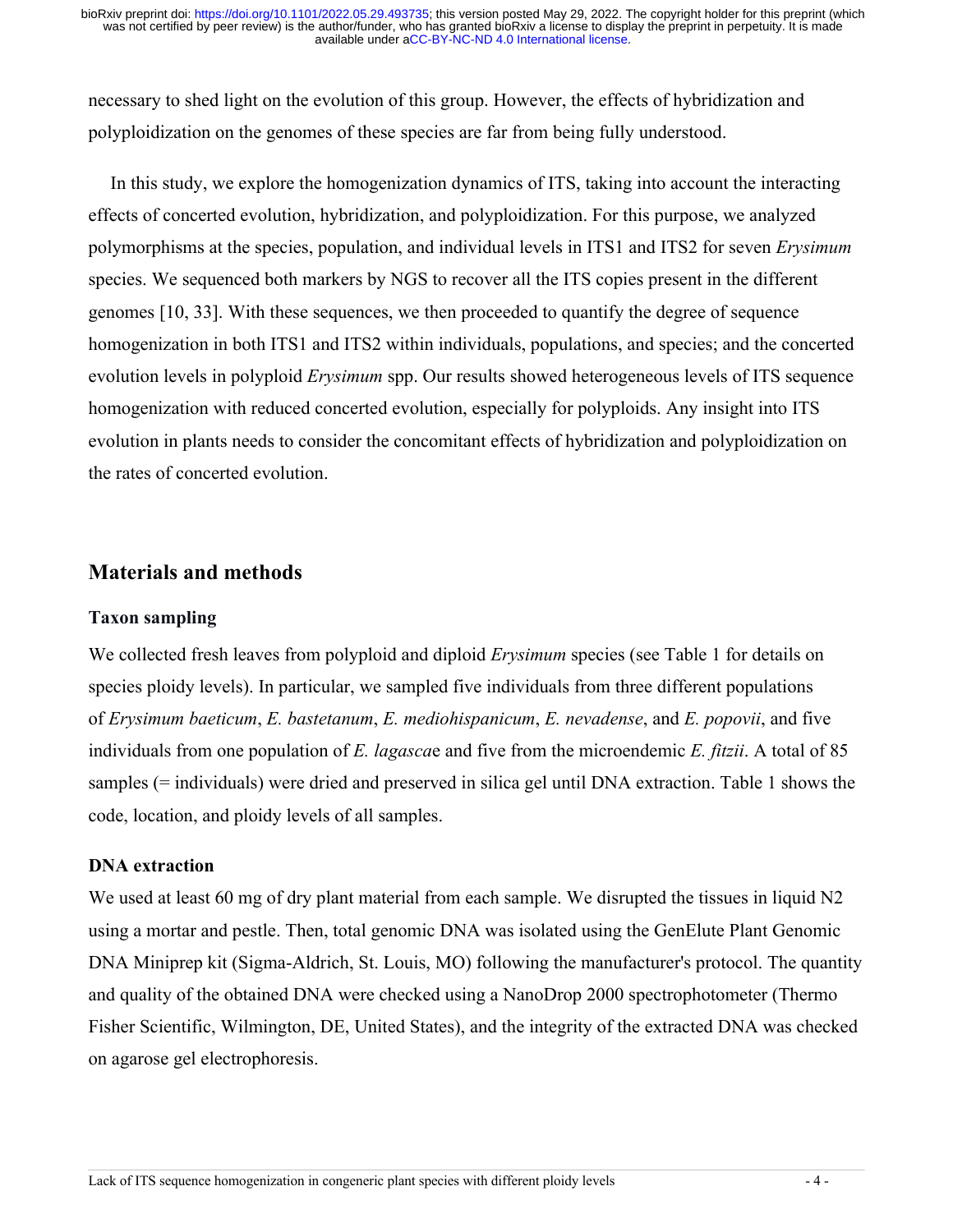### **ITS1 and ITS2 amplification**

We independently amplified ITS1 and ITS2 in each sample. The ITS PCR reactions were performed in 25 μl with the following composition: 5 μL 5× buffer containing MgCl2 at 1.5 mM (New England Biolabs), 0.1 mM each dNTP, 0.2  $\mu$ M each primer, and 0.02 U Taq high fidelity DNA-polymerase (Q5 High-Fidelity DNA Polymerase, New England Biolabs). We used a set of long primers developed to have a 5' flanking sequence complementary to the Nextera XT DNA index to facilitate adapter ligation during library construction:

>ITS1-Flabel TCG TCG GCA GCG TCA GAT GT GTA TAA GAG ACA GTC CGT AGG TGA ACC TGC GG >ITS2-Rlabel GTC TCG TGG GCT CGG AGA TGT GTA TAA GAG ACA GGC TGC GTT CTT CAT CGA TGC >ITS3-Flabel TCG TCG GCA GCG TCA GAT GTG TAT AAG AGA CAG GCA TCG ATG AAG AAC GCA GC >ITS4-Rlabel GTC TCG TGG GCT CGG AGA TGT GTA TAA GAG ACA GTC CTC CGC TTA TTG ATA TGC Reactions included 30 cycles with the following conditions:  $94 \text{ °C}$  15 s,  $60 \text{ °C}$  30 s, and 72  $\text{ °C}$  30 s.

Amplified fragments were purified using spin columns (GenElute TM PCR Clean-Up Kit, Sigma-Aldrich) and were checked on agarose gel electrophoresis. Finally, we quantified the starting DNA concentration using the Infinite M200 PRO NanoQuant spectrophotometer (TECAN, Männedorf, Switzerland).

### **Library construction**

We constructed two libraries, one for ITS1 amplicons and one for ITS2 amplicons. The libraries were prepared using the Nextera XT DNA Sample Preparation Kit. In brief, the DNA was tagged by adding a unique adapter label combination to the 3' and 5' ends of the DNA sequence. Then, the DNA was amplified via a nine-cycle PCR. The total volume reaction was 25 μl with the following composition: 5 μL  $10\times$  buffer at 1.0 mM (New England BioLabs), 0.1 mM each dNTP, 0.2 μM each Nextera primer, 0.02 U Taq high fidelity DNA-polymerase (Q5, NEB), and 5× Q5 High GC Enhancer (NEB). PCR thermocycling conditions were 98 °C during 5 s, 55 °C for 10 s, and 72 °C for 10 s. After that, we purified both libraries using the GenElute PCR Clean-Up Kit (Sigma) to remove short library fragments. Finally, we generated equal volumes of the libraries to prepare equimolar libraries for sequencing, and the final concentration of each library was quantified using the Infinite M200 PRO NanoQuant spectrophotometer (TECAN, Männedorf, Switzerland).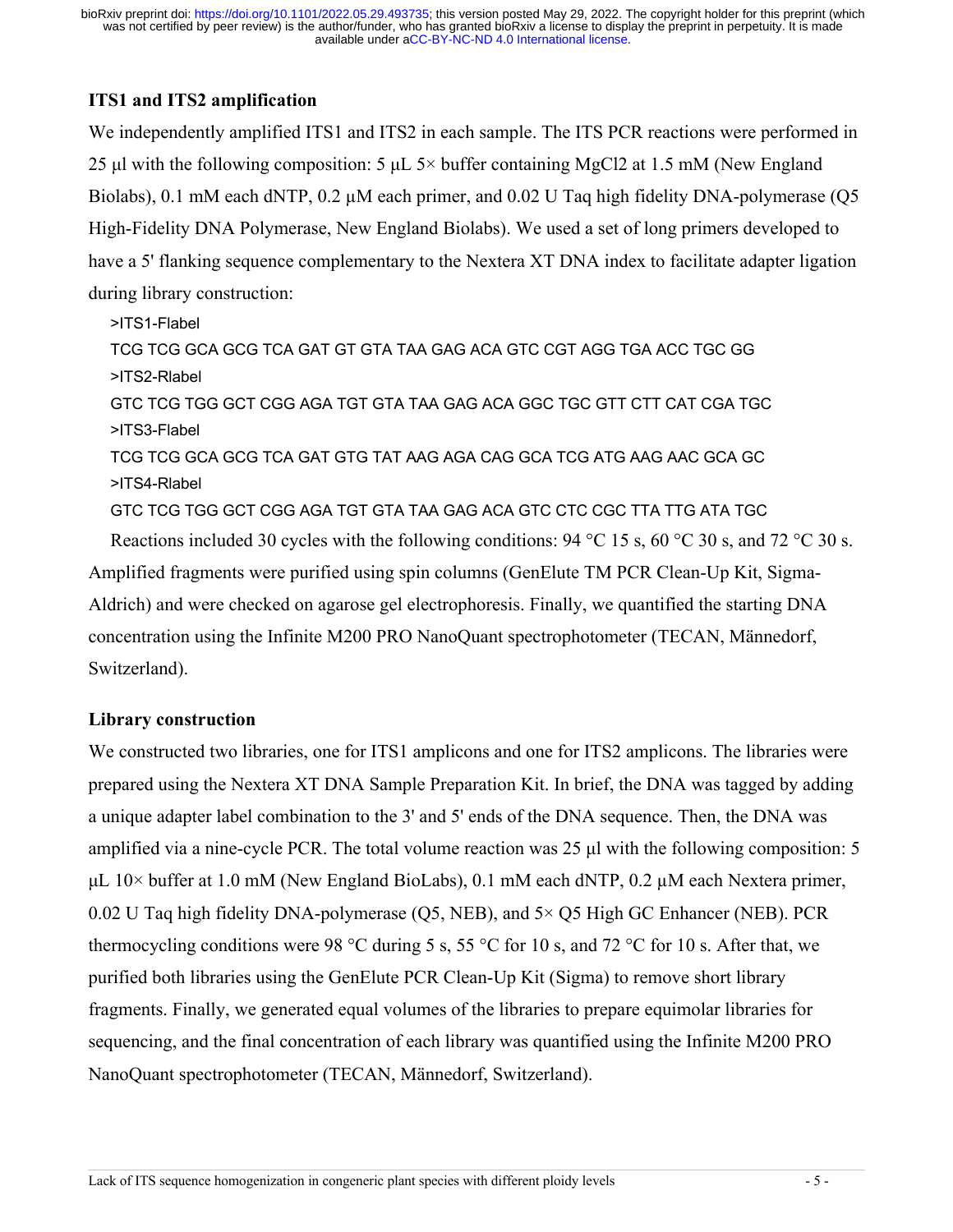#### **Library sequencing**

ITS1 and ITS2 library sequencing were carried out by Novogene Bioinformatics Technology Co., Ltd, with an Illumina MiSeq platform (Illumina, USA) using a paired-end 150 bp sequence read run. The ITS libraries of *E. mediohispanicum* were sequenced twice due to an unexpected low sequencing output (we constructed new libraries as explained above). This sequencing was done using the Illumina Miseq platform and paired-end chemistry in the Center for Scientific Instrumentation (CIC) of the University of Granada, Spain.

#### **Data analysis**

FASTQ files were demultiplexed, and read quality was checked in FastQC v0.11.5 [34]. Then, we did a trimming procedure using first cutadapt v1.15 [35] to trim the adapters, followed by a quality trimming using Sickle v1.33 [36]. Forward and reverse reads were paired in Geneious R.11 [37]. Using the function "Set pair read" with default parameters for Illumina paired-end read technology. Then the paired reads were merged using BBMerge v37.64 [38] with a "Low Merge rate" to decrease false positives. Then, to reduce redundancy and noise caused by sequencing errors and tag switching events, we did a cluster analysis using CD-HIT v4.6.8 [39]. We clustered the sequences from each sample using an identity threshold of 0.99 (i.e., we merged the sequences with similarity  $\geq$  99%) and discarded the clusters that included  $\leq 5\%$  of the total reads [40]. This step reduced the contribution of sequencing errors to the reported sequence diversity.

We aligned the sequences from each sample using MAFFT  $v7.450$  [41] with default parameters, generating one alignment per species and marker. We trimmed the alignments using trimAl v1.2 [42], removing poorly aligned regions with the "gappyout" method. We estimated population genetic parameters at intra-species, intra-population, and intra-individual levels using the R package PEGAS v0.1 [43]. We used the "nuc.div" function to calculate nucleotide diversity (π), estimated as the average number of nucleotide differences per site between two sequences [44, 45]. Moreover, we estimated the haplotype diversity (Hd), with the "hap.div" function, as the probability of differentiation between two randomly chosen haplotypes. We then used the "haplotype" function to calculate the total number of haplotypes and the haplotype frequency distribution for each species, population, and individual. We checked for normality using Shapiro-Wilk's method and then compared the nucleotide and haplotype diversity and the number of haplotypes among polyploid and diploid species and among ITS1 and ITS2 using the Mann-Whitney-Wilcoxon test. All statistical analyses were done in R v 4.1.0 using the package stats v3.6.1 [46].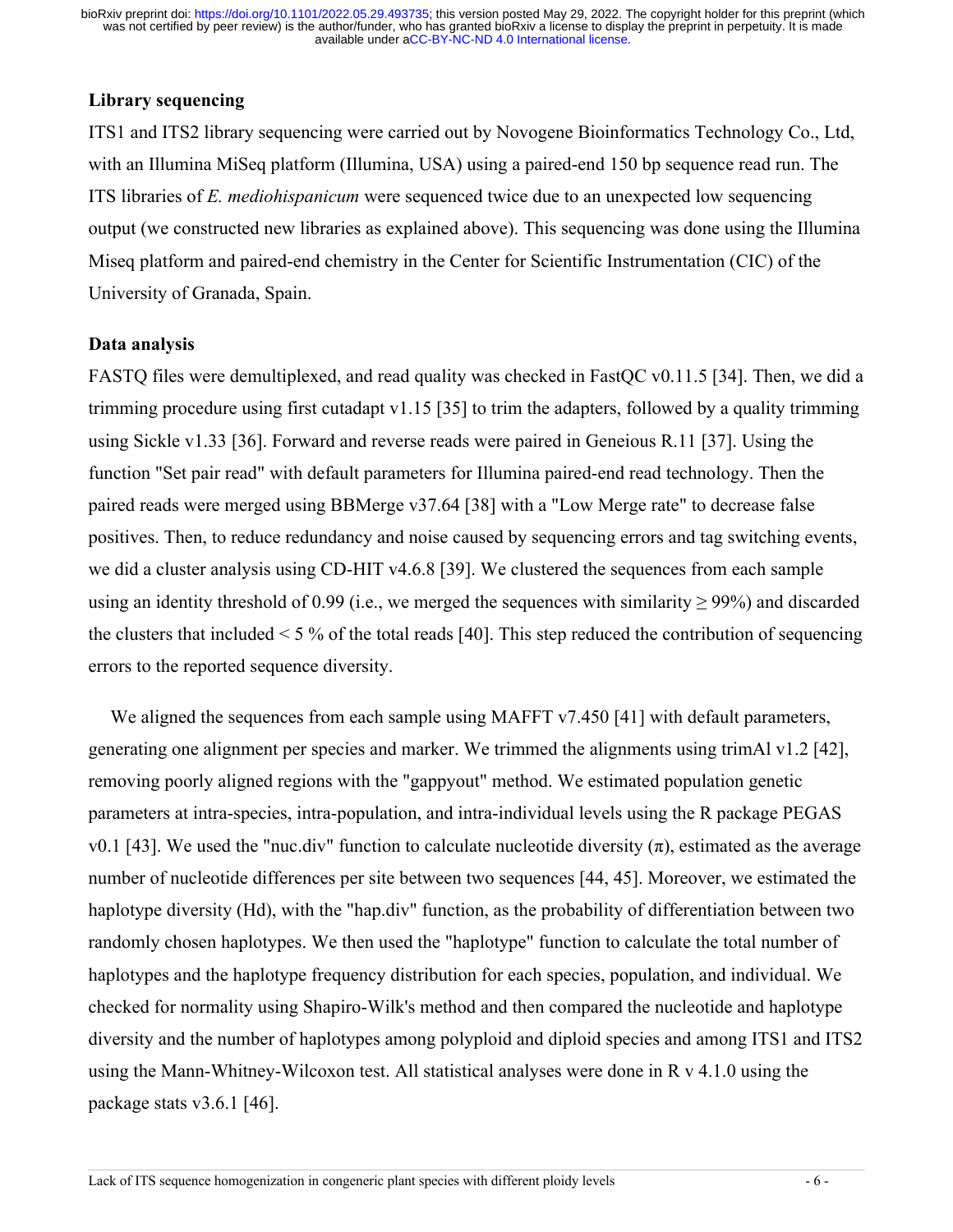We investigated potential correlations among ploidy levels and haplotype and nucleotide diversity for ITS1 and ITS2 samples. Also, as these species were described as frequently hybridizing, we studied if there were shared haplotypes among different populations of the same species and among different species. To explore that, we estimated the total number of ITS1 and ITS2 haplotypes and their frequencies.

We analyzed the genetic structure of ITS1 and ITS2 by performing a hierarchical analysis of molecular variance (AMOVA; [47]). We used the "amova" function from the R package PEGAS v0.1 [43] to explore the genetic variation explained by populations (i.e., at the population level), among individuals within populations (i.e., at the individual level), and within individuals (i.e., at the intragenome level). Moreover, we analyzed the amount of genetic variation in ITS1 and ITS2 explained by interspecific differences by partitioning the variance into three levels: among species, among populations within species, and within populations (i.e., among individuals).

### **Results**

From the initial 85 individuals, we obtained good-quality sequences for a total of 84 ITS1 and 81 ITS2 samples, with  $10.156 \pm 1.233$  sequences per individual for ITS1 and  $49.428 \pm 7.678$  sequences for ITS2 (Table S1).

Polyploid species (*E. baeticum*, *E. bastetanum*, *E. popovii*) tended to have higher nucleotide diversity than diploid species (Figure 1) for both ITS1 (Wilcoxon test = 655, p-value: 0.04; mean  $\pi \pm$ SE; polyploid:  $0.012 \pm 0.007$ , diploid:  $0.004 \pm 0.006$ ) and ITS2 (Wilcoxon test = 663, p-value: 0.03; polyploids:  $0.003 \pm 0.004$ , diploids:  $0.002 \pm 0.003$ ). In addition, the polyploid population of *E*. *mediohispanicum* (Em71, 4x) showed higher nucleotide diversity than the two diploid populations of this species, marginally significant for ITS1 (Wilcoxon test = 10, p-value: 0.05; Em71: mean  $\pi$  = 0.011  $\pm 0.006$ ; Em39: mean  $\pi = 0.006 \pm 0.007$  for ITS1; Em21: mean  $\pi = 0.0004 \pm 0.001$ ; Figure S1) and more pronounced for ITS2 (Wilcoxon test = 8.5, p-value: 0.04; Em71: mean  $\pi$  = 0.003  $\pm$  0.002; Em39: mean  $\pi = 0.0003 \pm 0.001$  for ITS2; Em21: mean  $\pi = 0.001 \pm 0.002$  for ITS2; Figure S1). Furthermore, the correlation between ploidy level and nucleotide diversity was highly significant for ITS1 (Spearman's rho: 0.48, p-value: 2.10x10<sup>-6</sup>; Figure S2) and marginally significant for ITS2 (Spearman's rho: 0.20, p-value: 0.06). The difference in the degree of association of ITS1 and ITS2 polymorphisms with ploidy levels might be a consequence of overall diversity. ITS2 samples presented significantly lower nucleotide diversities than ITS1 ones (Wilcoxon test = 5165.5, p-value: 3.33x10<sup>-7</sup>). Nucleotide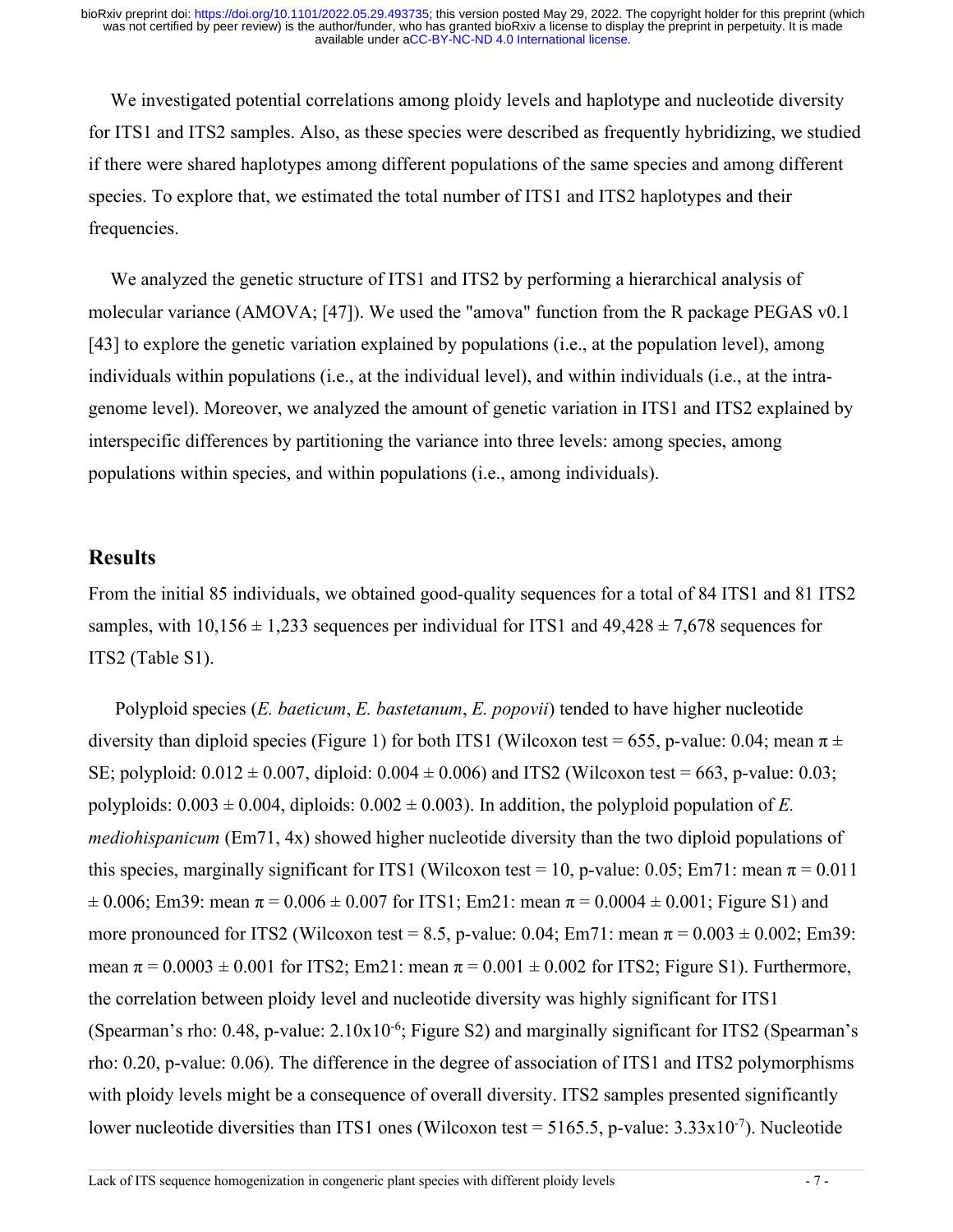diversity values for ITS1 and ITS2 at the three levels of analysis (species, population, individual) are shown in Tables S2-S8.

Haplotype diversity showed a similar pattern to that of the nucleotide diversity, with higher haplotype diversity for polyploid species than diploid species, for ITS1 (Wilcoxon test = 343, p-value: 2.16x10<sup>-6</sup>; mean Hd =  $0.89 \pm 0.38$  for polyploid; mean Hd =  $0.50 \pm 0.49$  for diploid) and marginally significant for ITS2 (Wilcoxon test = 632.5, p-value = 0.059; mean Hd =  $0.39 \pm 0.49$  for polyploid; mean Hd =  $0.28 \pm 0.45$  for diploid). Moreover, the degree of association between haplotype diversity and ploidy level seemed to differ between ITSs, being highly significant for ITS1 (Spearman's rho: 0.43, p-value: 2.96x10<sup>-5</sup>) but only marginally significant for ITS2 (Spearman's rho: 0.18, p-value: 0.09). The values of haplotype diversity for both ITS and three levels are shown in Tables S2-S8. ITS2 presented lower haplotype diversity than ITS1 in terms of haplotype numbers (Wilcoxon test = 4458, p-value 0.002; Table 2). ITS2 diversity was reduced to a single haplotype (i.e., no polymorphism was detected) in 49 individuals (Table S2-S8). Conversely, only 30 individuals showed no nucleotide diversity in ITS1 (Table S2-S8).

Several ITS1 haplotypes were shared across species, particularly among some populations of *E. bastetanum*, *E. fitzii*, *E. mediohispanicum*, and *E. nevadense*. Specifically, we found that the three populations of *E. bastetanum* studied in this article shared haplotypes with two *E. mediohispanicum* populations (Em39, Em71) and with the three populations of *E. nevadense*. In addition, *E. bastetanum* populations and one population of *E. nevadense* (En05) shared haplotypes with the *E. fitzii* population included in the analyses. Conversely, no ITS2 haplotypes were found to be shared across different species (Tables S10, S11, S13, and S14).

The hierarchical AMOVA showed that interspecific differences were a significant source of variation for both ITS (Table 3). The species-level explained 52.63 % and 73.50 % of the variance for ITS1 (p-value  $\leq 0.001$ ,  $\Phi = 0.48$ ) and ITS2 (p-value  $\leq 0.001$ ,  $\Phi = 0.70$ ) respectively, implying ample genetic divergence among species. Conversely, differences among populations were not significant and absorbed a relatively low amount of molecular variance  $(< 9\%$  for both ITS1 & ITS2; Table 3). When the genetic structure was separately analyzed for each species, we found more complex results. Most of the variance  $(44.96\% - 100\%$  for ITS1; 29.12 % – 100 % for ITS2) resided within-individuals (see Table 4). Differences among populations varied from 0 % to 48.07 % for ITS and from 0 % to 70.87 % for ITS2. Moreover, the differences were only significant in *E. mediohispanicum*, *E. nevadense*, and *E. popovii* for ITS1 and *E. bastetanum* for ITS2 (Table 4).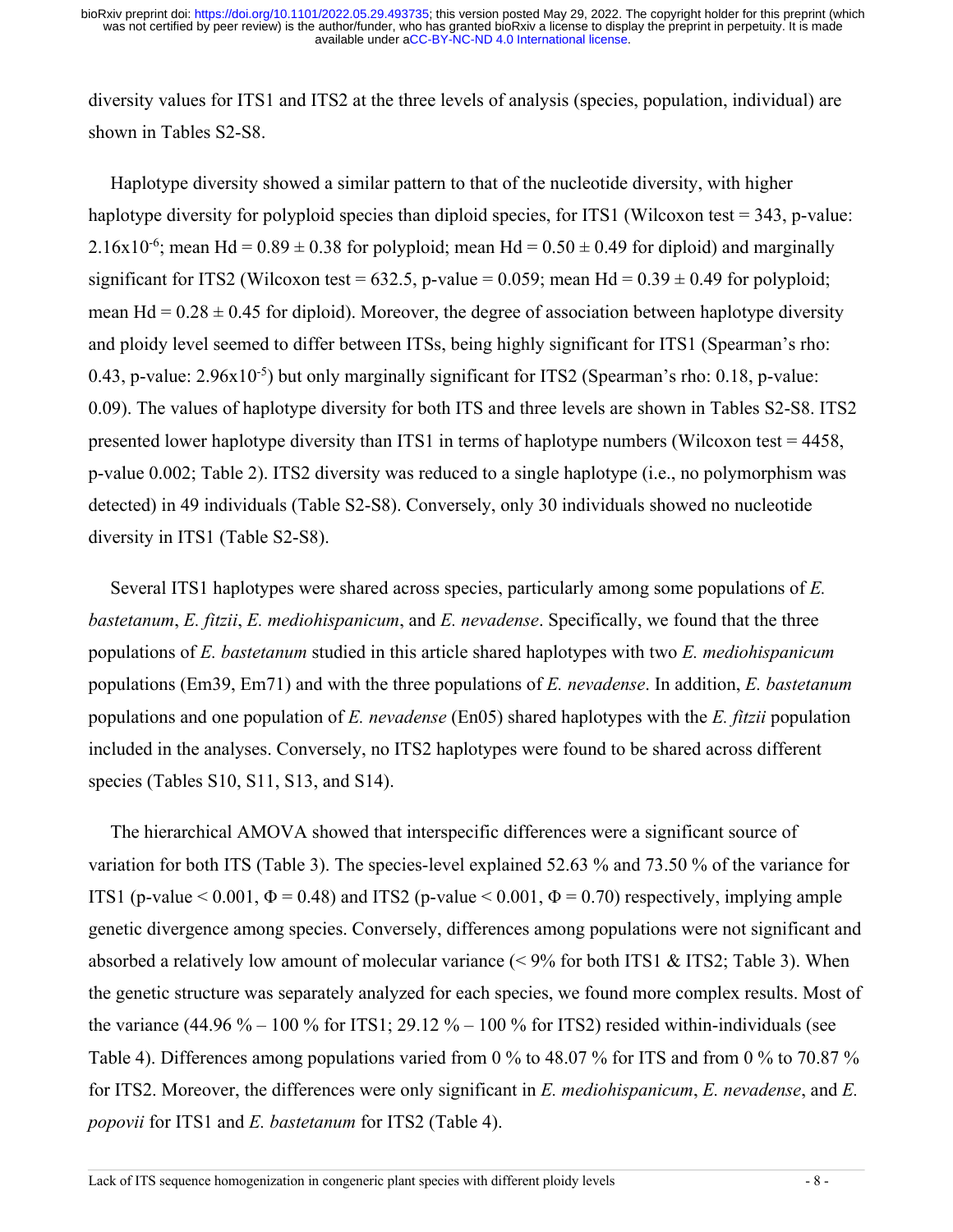# **Discussion**

We observed incomplete sequence homogenization for the 45S rDNA regions in the *Erysimum* species studied here. Our analyses were based on stringent trimming to avoid false polymorphisms due to sequencing errors. However, despite being so restrictive, we found high nucleotide and haplotype diversities overall, especially for ITS1, and a significant genetic structure that may inform the evolutionary history of these species.

Polyploid *Erysimum* species presented lower ITS homogenization levels than diploid species. Specifically, polyploid species presented higher nucleotide and haplotype diversity and a higher number of haplotypes, congruent with the hypothesis that polyploids harbor greater genetic diversity even within gene families [48]. The lack of concerted evolution in polyploid species has been previously described in several plant species in which an absence of sequence homogenization could be related to a recent allopolyploid origin [33, 49, 50, 51, 52]. Moreover, some studies have suggested that the number of rDNA loci, usually located in different chromosomes, is expected to be higher in polyploids, hindering sequence homogenization [53, 54]. The number of rDNA loci and their chromosomic locations in these *Erysimum* species is unknown. In the genome of the diploid *E. cheiranthoides* [55], the rDNA appears in eight locations in chromosomes 3, 6, 7, and 8, which may be related to the number of rDNA loci for the diploid *Erysimum* species studied here. In any case, a relatively higher number of rDNA loci is expected for polyploid *Erysimum* species. Although the number of rDNA loci may coincide with the sum of those of its parents in young allopolyploids, it could be more variable in older polyploids, where some loci are usually lost [56, 57, 58, 59].

We also detected limited sequence homogenization in diploid species, particularly in ITS1. The high molecular variance within diploid genomes (Tables 4 and 5) could be the result of past hybridization events, which might result in the coexistence of multiple ITS families within individual genomes, particularly if hybrids are young [33, 60]. This result is congruent with previous studies, in which the genomes of the diploid *Erysimum* species studied here were found to exhibit signatures of recent hybridization and introgression [32]. Moreover, *Erysimum* phylogenies based on ITS sequences [61, 62, 63] showed a variable degree of phylogenetic incongruence compatible with hybridization. Here, the influence of hybridization on ITS diversity is further supported by the significant molecular variance among populations detected in some species (i.e., *E. mediohispanicum*, *E. nevadense*, for ITS1), showing a non-consistent homogenization pattern in the population level. Thus, these results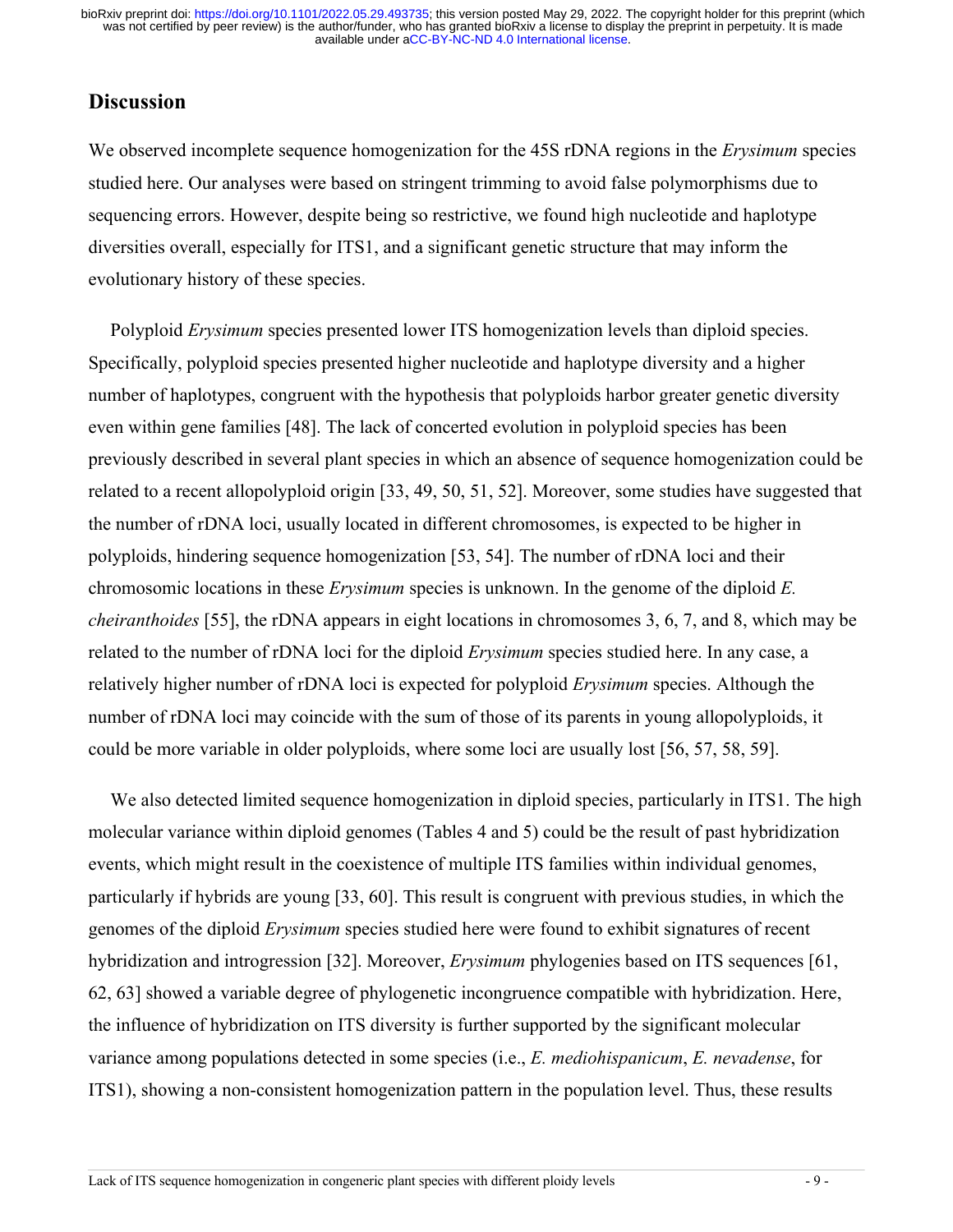suggest a different history of hybridization for each population, in concordance with previous studies [31, 32].

Our results indicated that sequence homogenization was heterogeneous across the 45S rDNA regions within a general scenario of high diversity. The degree of polymorphism exhibited by ITS1 was much higher than that of ITS2, suggesting that concerted evolution is operating more efficiently on the latter. This result agrees with previous studies that have shown that ITS1 is, on average, more variable than ITS2, which has been described as a very conserved marker [64, 65, 66, 67, 68, 69]. This variation between the two spacers might help to analyze evolutionary patterns at different scales. While ITS1 variation might throw light on divergence at the population- or individual-level, our AMOVA results (Table 3) suggest that ITS2 could be useful for species-level characterization, at least in *Erysimum* spp.

Because of their sensitivity to hybridization, ITS markers have been previously used to identify the parental contributors of hybrid taxa [16, 49, 60, 70, 71]. Our study found shared haplotypes among diploid and polyploid species (specifically among *E. bastetanum* – a polyploid – and the diploid species *E. fitzii*, *E. mediohispanicum*, and *E. nevadense*), which could be the result of incomplete lineage sorting or the effect of recent hybridization events. However, we have not found decisive evidence of whether these diploid species could be considered parental species of the polyploid taxon. Moreover, our results indicate hybridization across taxonomic levels (i.e., from individuals to species) since they are more congruent with multiple backcrossings across populations and taxa than with a single, "original" allopolyploidization event. Reticulated evolution seems to be the norm in this genus [32, 55, 72, 73, 74, 75]. Thus, for the species analyzed in this study, Osuna-Mascaro et al. (2022) [32] have found genomic evidence of rampant introgression between species, including both lilac- and yellowflowered species. Future studies identifying the alleles co-located on the same chromosome through phased haplotypes [76] or using PacBio single-molecule sequencing and the PURC method (Pipeline for Untangling Reticulate Complexes; [77]) could be used to identify parental species of the different hybrid taxa and trace back the evolutionary patterns of these *Erysimum* species.

Despite their evident versatility as molecular evolution markers, the analysis of ITS sequences needs to be undertaken to realize that concerted evolution might often be insufficient to ensure sequence homogenization [78]. Both ITS and, especially, ITS2 have for a long time been used as phylogenetic and barcoding markers in plants [7, 65, 79, 80, 81]. However, many studies have pointed out that evolutionary inferences based on these markers might lead to misleading or erroneous conclusions in species where sequence homogenization is lacking due to hybridization or other genome rearrangement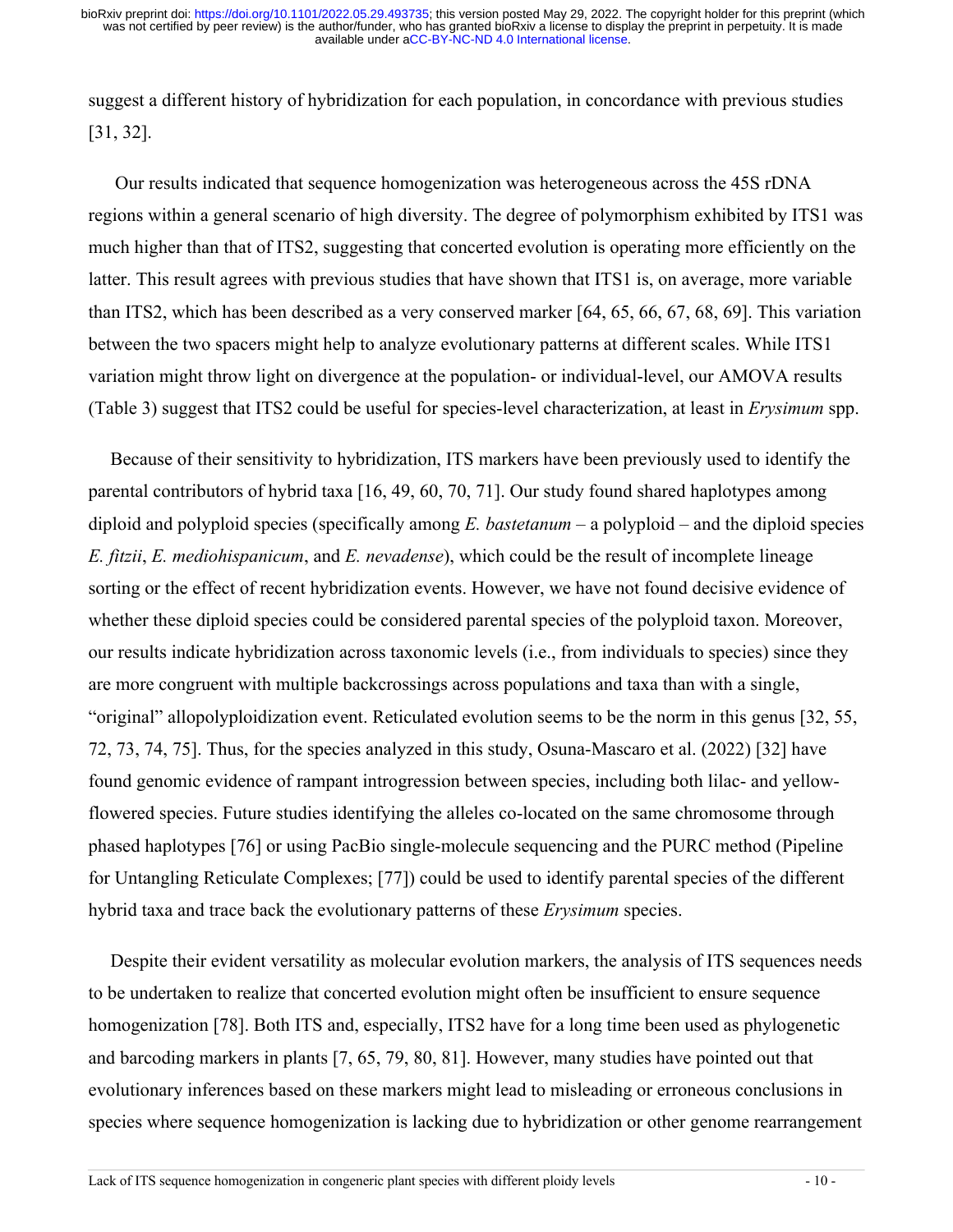events [8, 10]. In this study, our results indicate that allopolyploidization and hybridization have severely impaired ITS sequence homogenization in *Erysimum*, implying that ITS-based phylogenies of this genus should be considered with prudence. Given that these causes of genomic rearrangement are widespread and prevalent among flowering plants [10], caution is advised when using ITS for phylogenetic studies without prior knowledge of haplotype distribution, even for diploid species. Hence, intragenomic variation for ITS sequences could be used as an indication of possible recent hybridization.

# **References**

- 1. Elder Jr, J. F., & Turner, B. J. Concerted evolution of repetitive DNA sequences in eukaryotes. *Q Rev Biology.* **70** (3), 297-320 (1995).
- 2. Eickbush TH, Eickbush DG. Finely orchestrated movements: evolution of the ribosomal RNA genes. *Genetics.* **175**: 477–485 (2007).
- 3. Dover, G. Concerted evolution, molecular drive, and natural selection. *Curr. Biol.* **4** (12), 1165-1166 (1994).
- 4. Ganley, A. R., & Kobayashi, T. Highly efficient concerted evolution in the ribosomal DNA repeats: total rDNA repeat variation revealed by whole-genome shotgun sequence data. *Genome Res.* **17** (2), 184-191 (2007).
- 5. Sone, T., et al. Bryophyte 5S rDNA was inserted into 45S rDNA repeat units after the divergence from higher land plants. *Plant Mol. Biol.* **41** (5), 679-685 (1999).
- 6. Long, E. O., & Dawid, I. B. Repeated genes in eukaryotes. *Annu. Rev. Biochem.* **49** (1), 727-764 (1980).
- 7. Baldwin, B. G., et al. The ITS region of nuclear ribosomal DNA: a valuable source of evidence on angiosperm phylogeny. *Ann. Mo. Bot. Gard.* 247-277 (1995).
- 8. Álvarez, I., & Wendel, J. F. Ribosomal ITS sequences and plant phylogenetic inference. *Mol. Phylogenet. Evol.* **29** (3), 417-434 (2003).
- 9. Xu, B., et al. ITS non-concerted evolution and rampant hybridization in the legume genus *Lespedeza* (Fabaceae). *Sci. Rep.* **7**, 40057 (2017).
- 10. Nieto-Feliner, G., & Rosselló, J. A. Better the devil you know? Guidelines for insightful utilization of nrDNA ITS in species-level evolutionary studies in plants. *Mol. Phylogenet. Evol.* **44** (2), 911- 919 (2007).
- 11. Teruel, M., et al. Disparate molecular evolution of two types of repetitive DNAs in the genome of the grasshopper *Eyprepocnemis plorans*. *Heredity.* **112** (5), 531-542 (2014).
- 12. Buckler, E. S., & Holtsford, T. P. Zea systematics: ribosomal ITS evidence. *Mol. Biol. Evol.* **13** (4), 612-622 (1996).
- 13. Mayol, M., & Rosselló, J. A. Why nuclear ribosomal DNA spacers (ITS) tell different stories in Quercus. *Mol. Phylogenet. Evol.* **19** (2), 167-176 (2001).
- 14. Popp, M., & Oxelman, B. Evolution of an RNA polymerase gene family in *Silene* (Caryophyllaceae) incomplete concerted evolution and topological congruence among paralogues. *Syst. Biol.* **53** (6), 914-932 (2004).
- 15. Harpke, D., & Peterson, A. Non-concerted ITS evolution in Mammillaria (Cactaceae). *Mol. Phylogenet. Evol.* **41** (3), 579-593 (2006).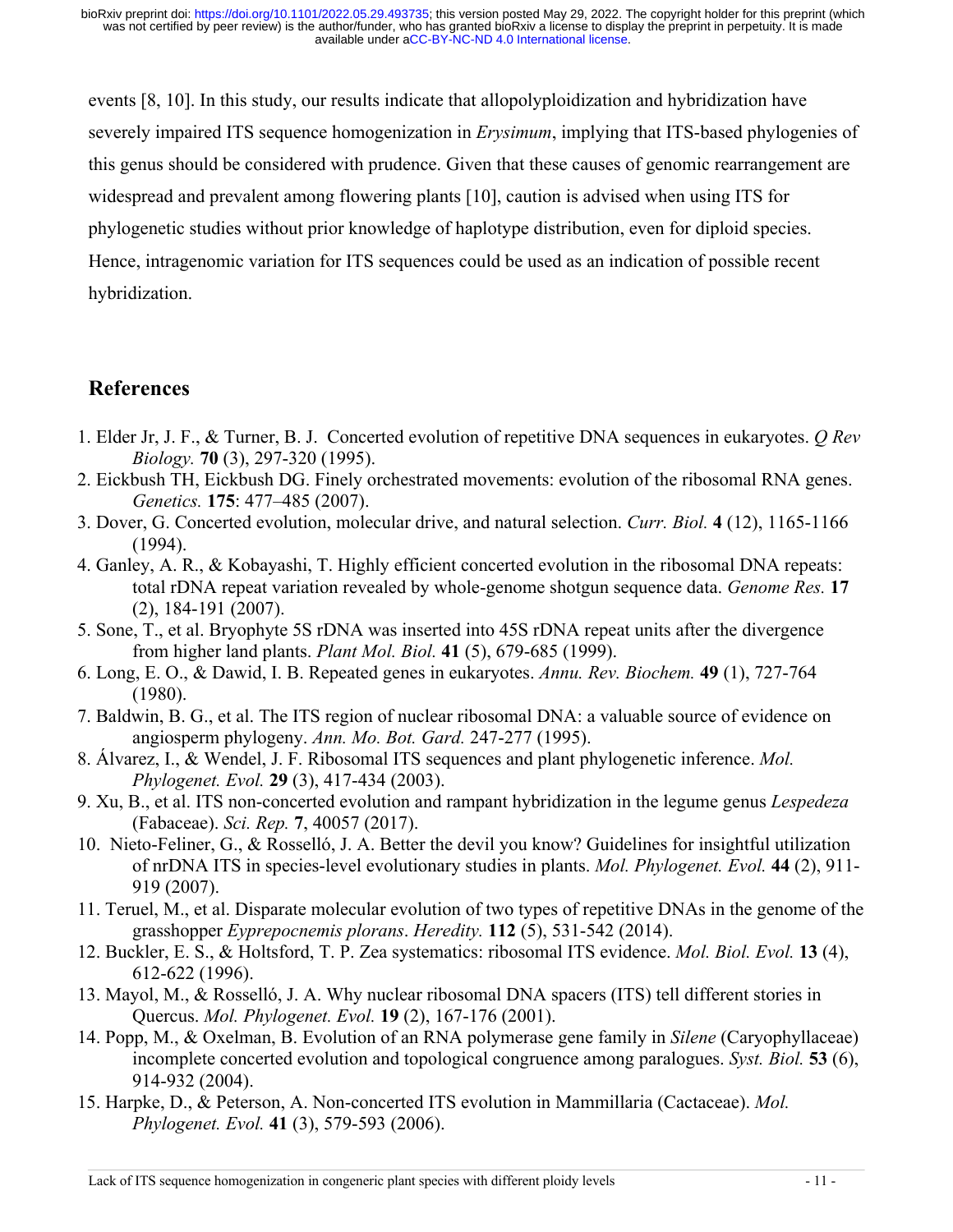- 16. Denk, T., & Grimm, G. W. The oaks of western Eurasia: traditional classifications and evidence from two nuclear markers. *Taxon.* **59** (2), 351-366 (2010).
- 17. Xiao, L. Q., Möller, M., & Zhu, H. High nrDNA ITS polymorphism in the ancient extant seed plant Cycas: incomplete concerted evolution and the origin of pseudogenes. *Mol. Phylogenet. Evol.* **55** (1), 168-177 (2010).
- 18. Bailey, J. A., Liu, G., & Eichler, E. E. An Alu transposition model for the origin and expansion of human segmental duplications. *Am. J. Hum. Genet.* **73** (4), 823-834 (2003).
- 19. Won, H., & Renner, S. S. The internal transcribed spacer of nuclear ribosomal DNA in the gymnosperm Gnetum. *Mol. Phylogenet. Evol.* **36** (3), 581-597 (2005).
- 20. Zheng, X., Cai, D., Yao, L., & Teng, Y. Non-concerted ITS evolution, early origin and phylogenetic utility of ITS pseudogenes in Pyrus. *Mol. Phylogenet. Evol.* **48** (3), 892-903 (2008).
- 21. Drábková, L. Z., Kirschner, J., Štěpánek, J., Záveský, L., & Vlček, Č. Analysis of nrDNA polymorphism in closely related diploid sexual, tetraploid sexual and polyploid species. *Pl. Syst. Evol.* **278** (1-2), 67-85 (2009).
- 22. Okuyama, Y., et al. Nonuniform concerted evolution and chloroplast capture: heterogeneity of observed introgression patterns in three molecular data partition phylogenies of Asian Mitella (Saxifragaceae). *Mol. Biol. Evol.* **22** (2), 285-296 (2004).
- 23. Soltis, P. S., & Soltis, D. E. The role of hybridization in plant speciation. *Annu. Rev. Plant. Biol.* **60**, 561-588 (2009).
- 24. Polatschek A. *Erysimum*. *Mountain flora of Greece* (ed. Strid A.) 239–247 (Cambridge University Press, 1986).
- 25. Warwick S. I., Francis, A., Al-Shehba, I, A. Brassicaceae: species checklist and database on CD-Rom. *Pl. Syst. Evol.* **259**: 249-258 (2006).
- 26. Al-Shehbaz, I. A. A generic and tribal synopsis of the Brassicaceae (Cruciferae). *Taxon.* **61**: 931–954 (2012).
- 27. Nieto-Feliner, G. *Erysimum L. In: Flora Ibérica* (Vol. IV. Cruciferae-Monotropaceae) 48–76 (Real Jardín Botánico, CSIC, Madrid, 1993).
- 28. Médail, F., & Diadema, K. Glacial refugia influence plant diversity patterns in the Mediterranean Basin. *J. Biogeogr.* **36** (7), 1333-1345 (2009).
- 29. Abdelaziz, M. How species are evolutionarily maintained? Pollinator-mediated divergence and hybridization in *Erysimum mediohispanicum* and *Erysimum nevadense* (Doctoral Dissertation, Universidad de Granada, 2013).
- 30. Muñoz-Pajares, A. J. *Erysimum mediohispanicum* at the evolutionary crossroad: phylogrography, phenotype, and pollinators (Doctoral Dissertation, Universidad de Granada, 2013).
- 31. Osuna Mascaró, C. Hybridization as an evolutionary driver for speciation: a case in the Southern European Erysimum species. (Doctoral Dissertation, Universidad de Granada, 2020).
- 32. Osuna-Mascaró, C., et al (2022). Hybridization and introgression are prevalent in Southern European *Erysimum* (Brassicaceae) species. *Ann. Bot.* (in press) (2022).
- 33. Rauscher, J. T., Doyle, J. J., & Brown, A. H. D. Internal transcribed spacer repeat‐specific primers and the analysis of hybridization in the Glycine (Leguminosae) polyploid complex. *Mol. Ecol.* **11** (12), 2691-2702 (2002).
- 34. Andrews, S. FastQC: A Quality Control Tool for High Throughput Sequence Data. (2010) Available at: www.bioinformatics.babraham.ac.uk/projects/fastqc
- 35. Martin, M. Cutadapt removes adapter sequences from highthroughput sequencing reads. *EMBnet J.*  **17**: 10–12 (2011).
- 36. Joshi, N. A., & Fass, J. N. Sickle: A sliding-window, adaptive, quality-based trimming tool for FastQ files (Version 1.33) (2011).
- 37. Kearse, M., et al. Geneious Basic: an integrated and extendable desktop software platform for the organization and analysis of sequence data. *Bioinformatics.* **28** (12), 1647-1649 (2012).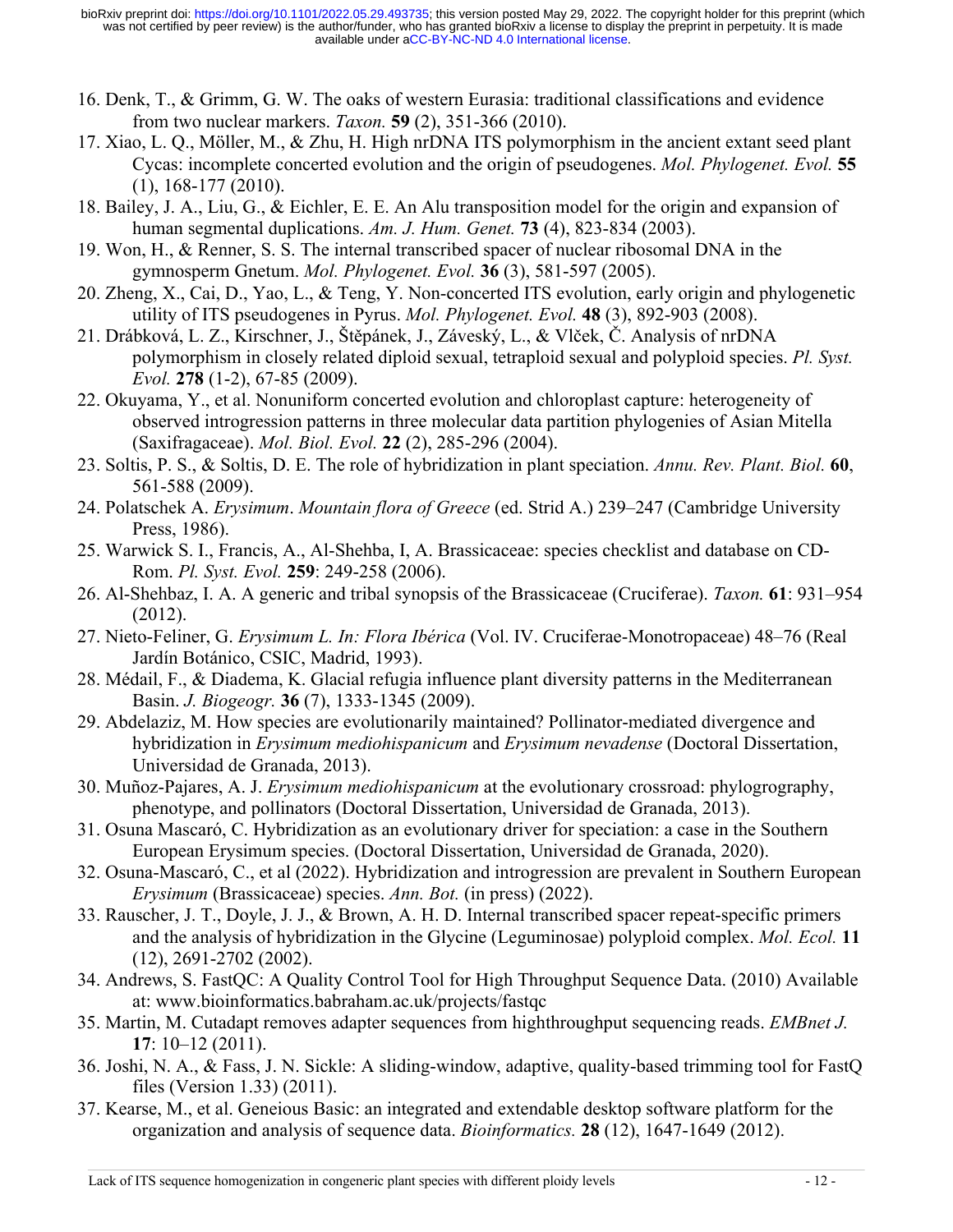- 38. Bushnell, B., Rood, J., & Singer, E. BBMerge–accurate paired shotgun read merging via overlap. *PLoS One.* **12** (10) (2017).
- 39. Li, W., & Godzik, A. Cd-hit: a fast program for clustering and comparing large sets of protein or nucleotide sequences. *Bioinformatics.* **22** (13), 1658-1659 (2006).
- 40. Esling, P., Lejzerowicz, F., & Pawlowski, J. Accurate multiplexing and filtering for high-throughput amplicon- sequencing. *Nucleic Acids Res.* **43** (5), 2513-2524 (2015).
- 41. Katoh, K., Misawa, K., Kuma, K. I., & Miyata, T. MAFFT: a novel method for rapid multiple sequence alignment based on fast Fourier transform. *Nucleic Acids Res.* **30** (14), 3059-3066 (2002).
- 42. Capella-Gutiérrez, S., Silla-Martínez, J. M., & Gabaldón, T. trimAl: a tool for automated alignment trimming in large-scale phylogenetic analyses. *Bioinformatics.* **25** (15), 1972-1973 (2009).
- 43. Paradis, E. Pegas: a R package for population genetics with an integrated–modular approach. *Bioinformatics.* **26** (3), 419-420 (2010).
- 44. Nei, M., & Li, W. H. Mathematical model for studying genetic variation in terms of restriction endonucleases. *PNAS.* **76** (10), 5269-5273 (1979).
- 45. Nei, M., & Jin, L. Variances of the average numbers of nucleotide substitutions within and between populations. *Mol. Biol. Evol.* **6** (3), 290-300 (1989).
- 46. Team, R. C. R Core Team R: a language and environment for statistical computing. *Foundation for Statistical Computing*. (2020)*.*
- 47. Excoffier, L., Smouse, P. E., & Quattro, J. M. Analysis of molecular variance inferred from metric distances among DNA haplotypes: application to human mitochondrial DNA restriction data. *Genetic*s. **131** (2), 479-491 (1992).
- 48. Otto, S.P., & Whitton, J. Polyploid incidence and evolution. *Annu. Rev. Genet*. **34**: 401– 437 (2000).
- 49. Koch, M. A., Dobeš, C., & Mitchell-Olds, T. Multiple hybrid formation in natural populations: concerted evolution of the internal transcribed spacer of nuclear ribosomal DNA (ITS) in North American *Arabis divaricarpa* (Brassicaceae). *Mol. Biol. Evol.* **20** (3), 338-350 (2003).
- 50. Kovarik, A., et al. Concerted evolution of 18–5.8–26S rDNA repeats in Nicotiana allotetraploids. *Biol. J. Linn. Soc*. **82** (4), 615-625 (2004).
- 51. Lunerová, J., Renny-Byfield, S., Matyášek, R., Leitch, A., & Kovařík, A. Concerted evolution rapidly eliminates sequence variation in rDNA coding regions but not in intergenic spacers in *Nicotiana tabacum* allotetraploid. *Biol. J. Linn. Soc*. **303** (8), 1043-1060 (2017).
- 52. Morales‐Briones, D. F., & Tank, D. C. Extensive allopolyploidy in the neotropical genus *Lachemilla* (Rosaceae) revealed by PCR‐based target enrichment of the nuclear ribosomal DNA cistron and plastid phylogenomics. *Am. J. Bot.* **106** (3), 415-437 (2019).
- 53. Wendel, J. F. Genome evolution in polyploids. *Plant Mol. Evol*. 225-249 (2000).
- 54. Kovarik, A., et al. Rapid concerted evolution of nuclear ribosomal DNA in two *Tragopogon* allopolyploids of recent and recurrent origin. *Genetics*, **169** (2), 931-944 (2005).
- 55. Züst, T., et al. Independent evolution of ancestral and novel defenses in a genus of toxic plants (*Erysimum*, Brassicaceae). *ELife*, **9**: e51712 (2020).
- 56. Clarkson, J.J., et al. Long-term genome diploidization in allopolyploid *Nicotiana* section Repandae (Solanaceae). *New Phytol.* **168**: 241–252 (2005).
- 57. Chester M., et al. (2012). Extensive chromosomal variation in a recently formed natural allopolyploid species, Tragopogon miscellus (Asteraceae). *Proc. Natl. Acad. Sci.* **109**: 1176– 1181.
- 58. Rebernig, C.A., et al. The evolutionary history of the white-rayed species of Melampodium (Asteraceae) involved multiple cycles of hybridization and polyploidization. *Am. J. Bot.* **99**: 1043–1057 (2012).
- 59. Weiss-Schneeweiss, H., Emadzade, K., Jang, T., Schneeweiss, G. Evolutionary Consequences, Constraints and Potential of Polyploidy in Plants. *Cytogenet. Genome Res.* **40**: 137–150 (2013).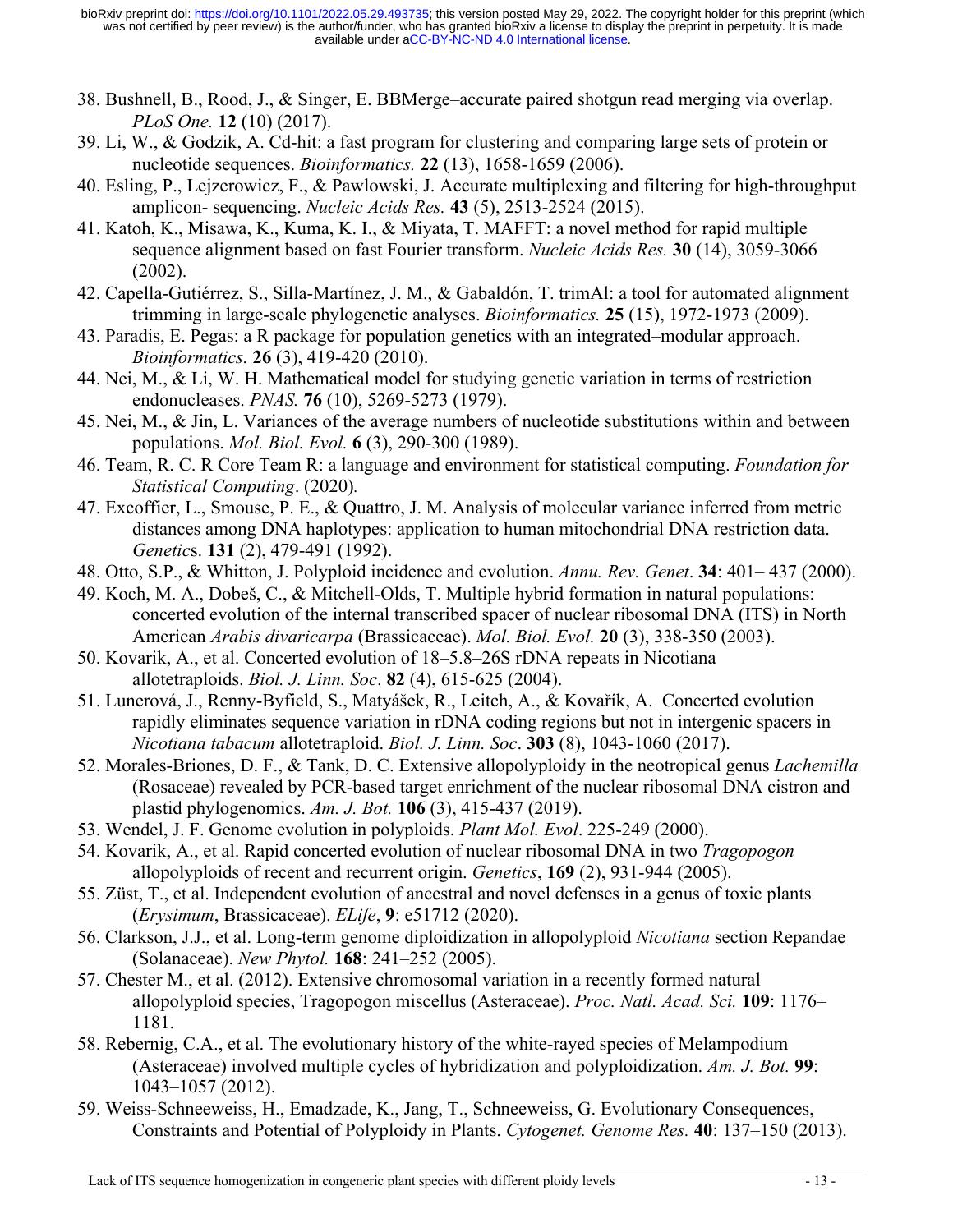- 60. Nieto-Feliner, G., Gutiérrez Larena, B., & Fuertes Aguilar, J. Fine‐scale geographical structure, intra‐individual polymorphism and recombination in nuclear ribosomal internal transcribed spacers in Armeria (Plumbaginaceae). *Ann. Bot.* **93** (2), 189-200 (2004).
- 61. Abdelaziz, M., et al. Phylogenetic relationships of *Erysimum* (Brassicaceae) from the Baetic Mountains (se Iberian peninsula). *An. Jard. Bot. Madr.* **71**, 005 (2014).
- 62. Gómez, J.M., Perfectti. F., Klingenberg, C.P. The role of pollinator diversity in the evolution of corolla-shape integration in a pollination-generalist plant clade. *Philos. Trans. R. Soc. B.* **369**: 20130257 1–11 (2014).
- 63. Moazzeni, H., et al. Phylogenetic perspectives on diversification and character evolution in the species-rich genus *Erysimum* (Erysimeae; Brassicaceae) based on a densely sampled ITS approach. *Bot. J. Linn. Soc.* **175** (4), 497-522 (2014).
- 64. Hershkovitz, M. A., & Zimmer, E. A. Conservation patterns in angiosperm rDNA ITS2 sequences. *Nucleic Acids Res*. **24** (15), 2857-2867 (1996).
- 65. Coleman, A. W. ITS2 is a double-edged tool for eukaryote evolutionary comparisons. *Trends Genet.* **19** (7), 370-375 (2003).
- 66. Chen, S., et al. Validation of the ITS2 region as a novel DNA barcode for identifying medicinal plant species. *PLoS One*, **5** (1) (2010).
- 67. Buchheim, M. A., et al. Internal transcribed spacer 2 (nu ITS2 rRNA) sequence-structure phylogenetics: towards an automated reconstruction of the green algal tree of life. *PLoS One.* **6**  (2) (2011).
- 68. Wang, X. C., et al. ITS1: a DNA barcode better than ITS 2 in eukaryotes?. *Mol. Ecol. Resour*, **15** (3), 573-586 (2015).
- 69. Yang, R. H., et al. Evaluation of the ribosomal DNA internal transcribed spacer (ITS), specifically ITS1 and ITS2, for the analysis of fungal diversity by deep sequencing. *PLoS On*e. **13** (10) (2018).
- 70. Sun, K., Ma, R., Chen, X., Li, C., & Ge, S. Hybrid origin of the diploid species *Hippophae goniocarpa* evidenced by the internal transcribed spacers (ITS) of nuclear rDNA. *Belg. J. Bot*. 91-96 (2013).
- 71. Hodač, L., Scheben, A. P., Hojsgaard, D., Paun, O., & Hörandl, E. (2014). ITS polymorphisms shed light onhybrid evolution in apomictic plants: a case study on the *Ranunculus auricomus* complex. *PLoS One*. **9** (7) (2014).
- 72. Clot, B. Caryosystématique de quelques *Erysimum* L. dans le nord de la Péninsule Ibérique. *Anal. Jardín Botán. Madrid* **49**, 215–229 (1992).
- 73. Marhold, K., & Lihová, J. Polyploidy, hybridization and reticulate evolution: lessons from the Brassicaceae. *Plant Syst. Evol*. **259** (2), 143-174 (2006).
- 74. Turner B. L. Taxonomy and nomenclature of the *Erysimum asperum*-*E.capitatum* complex (Brassicaceae). *Phytologia.* **88**: 279-287 (2006).
- 75. Osuna-Mascaró C, Rubio de Casas R, Landis JB, Perfectti F. Genomic resources for *Erysimum* spp (Brassicaceae): Transcriptome and chloroplast genomes. *Front. Ecol. Evol.* **9**: 620601 (2021).
- 76. Browning, S. R., & Browning, B. L. Haplotype phasing: existing methods and new developments. *Nat. Rev. Genet.* **12** (10), 703-714 (2011).
- 77. Rothfels, C. J., Pryer, K. M., & Li, F. W. Next‐generation polyploid phylogenetics: Rapid resolution of hybrid polyploid complexes using PacBio single‐molecule sequencing. *New Phytol*, **213** (1), 413-429 (2017).
- 78. Song, H. X., et al. The evolution and utility of ribosomal ITS sequences in Bambusinae and related species: divergence, pseudogenes, and implications for phylogeny. *J. Genet.* **91** (2), 129-139 (2012).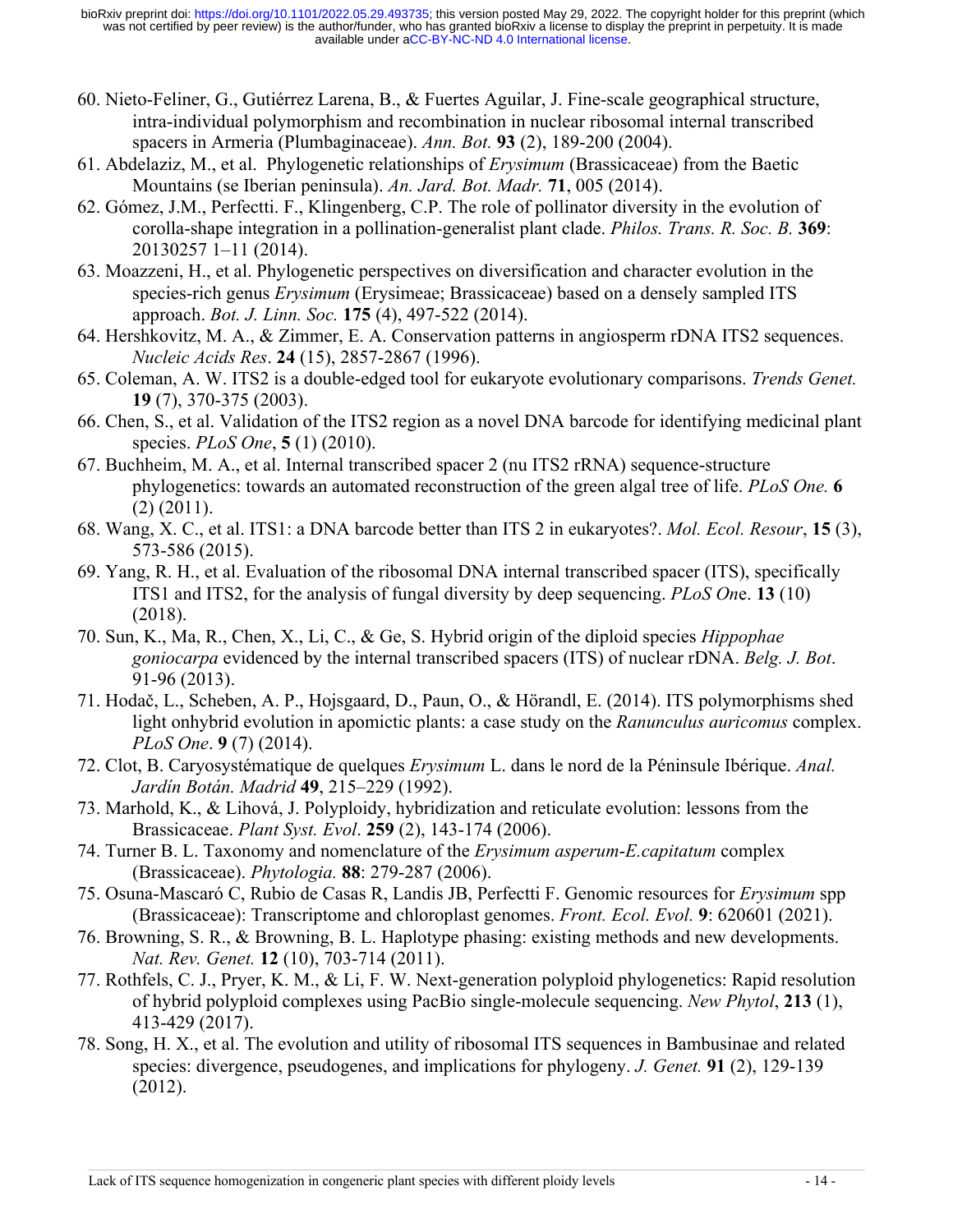- 79. Hughes, C. E., Eastwood, R. J., & Donovan Bailey, C. From famine to feast? Selecting nuclear DNA sequence loci for plant species-level phylogeny reconstruction. *Philos. Trans. R. Soc. Lond., B, Biol. Sci.* **361** (1465), 211-225 (2006).
- 80. Mishra, P., Kumar, A., Rodrigues, V., Shukla, A. K., & Sundaresan, V. Feasibility of nuclear ribosomal region ITS1 over ITS2 in barcoding taxonomically challenging genera of subtribe Cassiinae (Fabaceae). *PeerJ*, **4**, e2638 (2016).
- 81. Cheng, T., Xu, C., Lei, L., Li, C., Zhang, Y., & Zhou, S. Barcoding the kingdom Plantae: new PCR primers for ITS regions of plants with improved universality and specificity. *Mol. Ecol. Resou*. **16** (1), 138-149 (2016).

# **Acknowledgments**

The authors thank the Tatina López Pérez and the Evoflor group for helping us during several phases of the study. We also thank the Sierra Nevada National Park headquarters for providing access to sampling in the National Park. This research is supported by grants from FEDER/Junta de Andalucía-Consejería de Economía y Conocimiento A-RNM-505-UGR18 and P18-FR-3641. This research was also initially funded by the Spanish Ministry of Science and Innovation (CGL2013-47558-P), including EU FEDER funds. COM was supported by the Ministry of Economy and Competitiveness (BES-2014-069022). This is a contribution to the Research Unit Modeling Nature, funded by the Consejería de Economía, Conocimiento, Empresas y Universidad, and European Regional Development Fund (ERDF), reference QUALIFICA 00011.

### **Author contributions**

COM, RR, and FP conceived and designed the study. COM and MB carried out the laboratory procedures and field sampling, with the help of FP and JMG. COM analyzed the data with the help of FP. COM wrote the first draft. The final version of the M.S. was redacted with the contribution of all the authors.

# **Data availability**

The raw data from this project were submitted to NCBI Sequence Read Archive (SRA) and can be found by the BioSample ID: SUB11440702, BioProject PRJNA835881, and the following accession numbers: *E. baeticum* (Ebb07: SAMN28120146, Ebb10: SAMN28120147, Ebb12: SAMN28120148); *E. bastetanum* (Ebt01: SAMN28120149, Ebt12: SAMN28120150, Ebt13: SAMN28120151); *E. fitzii:* Ef01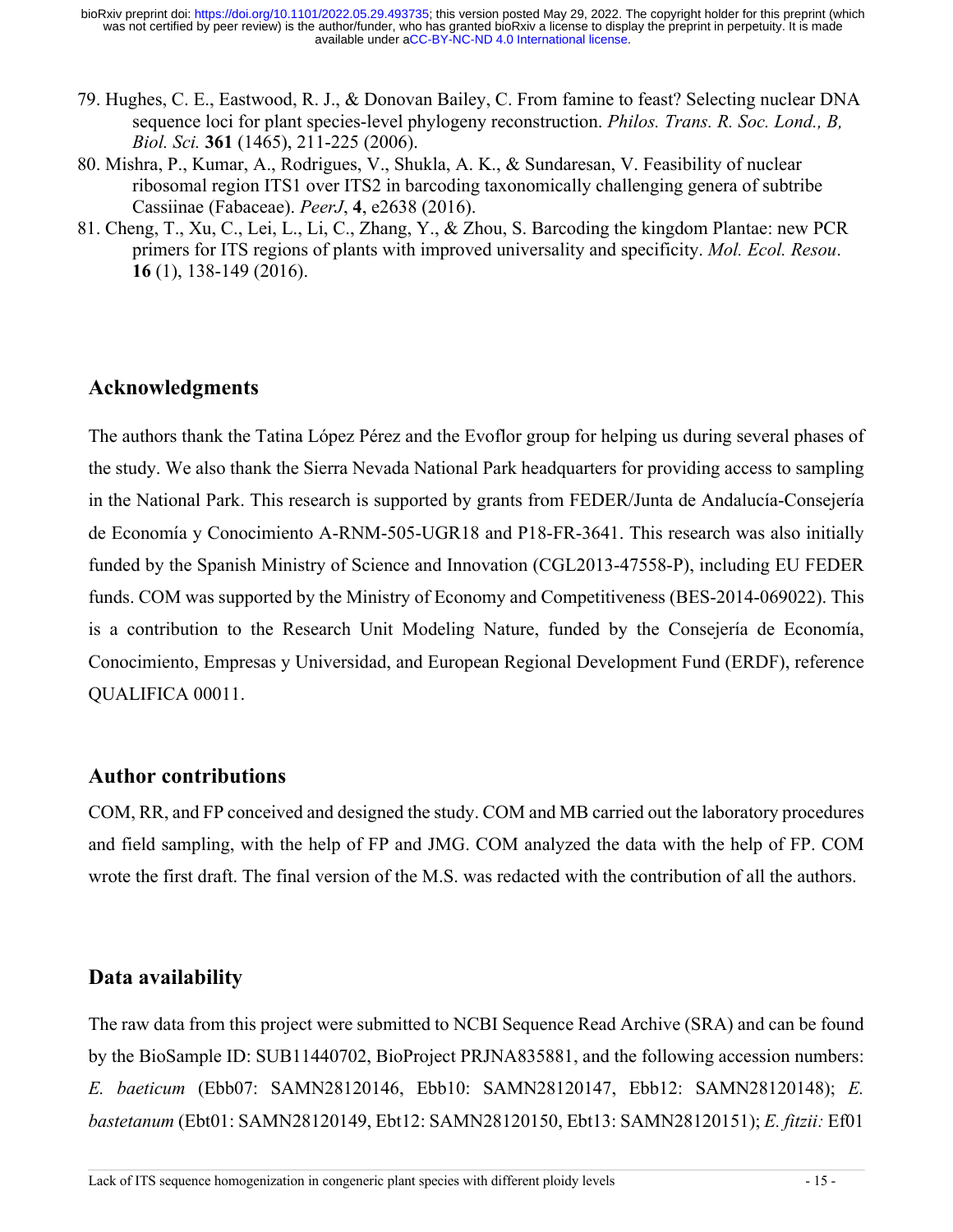(SAMN28120152); *E. lagascae* (Ela07: SAMN28120153); *E. mediohispanicum* (Em21: SAMN28120154, Em39: SAMN28120155, Em71: SAMN28120156); *E. nevadense* (En05: SAMN28120157, En10: SAMN28120158, En12: SAMN28120159); *E. popovii* (Ep16: SAMN28120160, Ep20: SAMN28120161, Ep27: SAMN28120162).

# **Competing interest**

The authors declare no competing interests.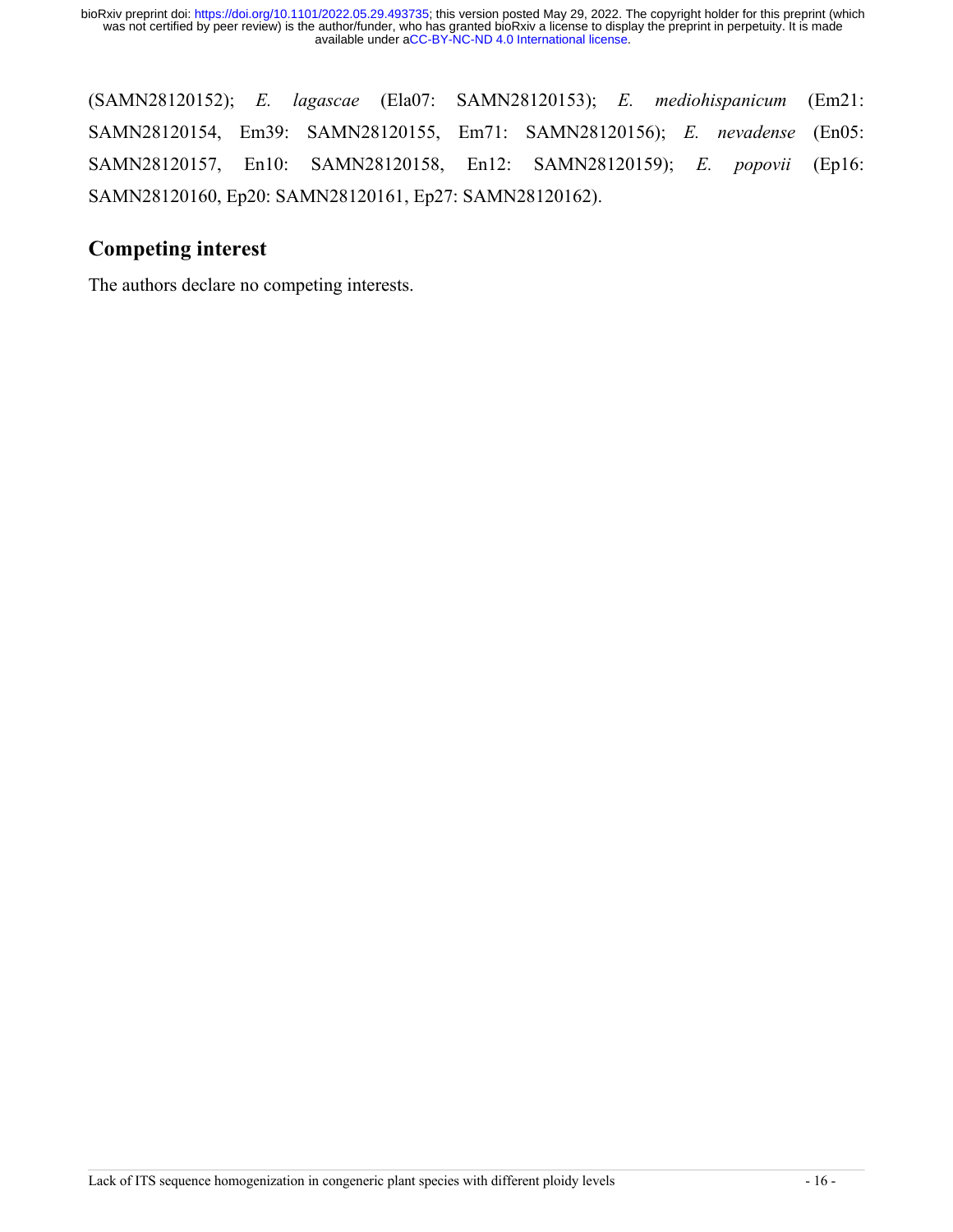**Table 1.** Taxonomic assignment, population code, location, elevation, and ploidy level for the *Erysimum* spp. populations sampled.

| Population<br><b>Taxon</b><br>code |       | <b>Location</b>                      | <b>Elevation</b><br>(m.a.s.l.) | <b>Geographical coordinates Ploidy level</b> |     |  |
|------------------------------------|-------|--------------------------------------|--------------------------------|----------------------------------------------|-----|--|
| E. baeticum                        | Ebb07 | Sierra Nevada, Almería, Spain        | 2128                           | 37°05'46" N, 3°01'01" W                      | 8x  |  |
|                                    | Ebb10 | Sierra Nevada, Almería, Spain        | 2140                           | 37°05'32" N, 3°00'40" W                      | 8x  |  |
|                                    | Ebb12 | Sierra Nevada, Almería, Spain        | 2264                           | 37°05'51" N, 2°58'06" W                      | 8x  |  |
| E. bastetanum                      | Ebt01 | Sierra de Baza, Granada, Spain       | 1990                           | 37°22'52" N, 2°51'49" W                      | 4x  |  |
|                                    | Ebt12 | Sierra de María, Almería, Spain      | 1528                           | 37°41'03" N, 2°10'51" W                      | 4x  |  |
|                                    | Ebt13 | Sierra Jureña, Granada, Spain        | 1352                           | 37°57'10" N, 2°29'24" W                      | 8x  |  |
| E. fitzii                          | Ef01  | Sierra de la Pandera, Jaén, Spain    | 1804                           | 37°37'56" N, 3°46'46" W                      | 2x  |  |
| E. lagascae                        | Ela07 | Sierra de San Vicente, Toledo, Spain | 516                            | 44°05'49" N, 4°40'40" W                      | 2x  |  |
| E. mediohispanicum                 | Em21  | Sierra Nevada, Granada, Spain        | 1723                           | 37°08′04″ N, 3°25′43″ W                      | 2x  |  |
|                                    | Em39  | Sierra de Huétor, Granada, Spain     | 1272                           | 37°19'08" N, 3°33'11" W                      | 2x  |  |
|                                    | Em71  | Sierra Jureña, Granada, Spain        | 1352                           | 37°57'10" N, 2°29'24" W                      | 4x  |  |
| E. nevadense                       | En05  | Sierra Nevada, Granada, Spain        | 2074                           | 37°06'35" N, 3°01'32" W                      | 2x  |  |
|                                    | En10  | Sierra Nevada, Granada, Spain        | 2321                           | 37°06'37" N, 3°24'18" W                      | 2x  |  |
|                                    | En12  | Sierra Nevada, Granada, Spain        | 2255                           | 37°05'37" N, 2°56'19" W                      | 2x  |  |
| E. popovii                         | Ep16  | Jabalcuz, Jaén, Spain                | 796                            | 37°45'26" N, 3°51'02" W                      | 4x  |  |
|                                    | Ep20  | Sierra de Huétor, Granada, Spain     | 1272                           | 37°19'08" N, 3°33'11" W                      | 10x |  |
|                                    | Ep27  | Llanos del Purche, Granada, Spain    | 1470                           | 37°07'46" N, 3°28'48" W                      | 4x  |  |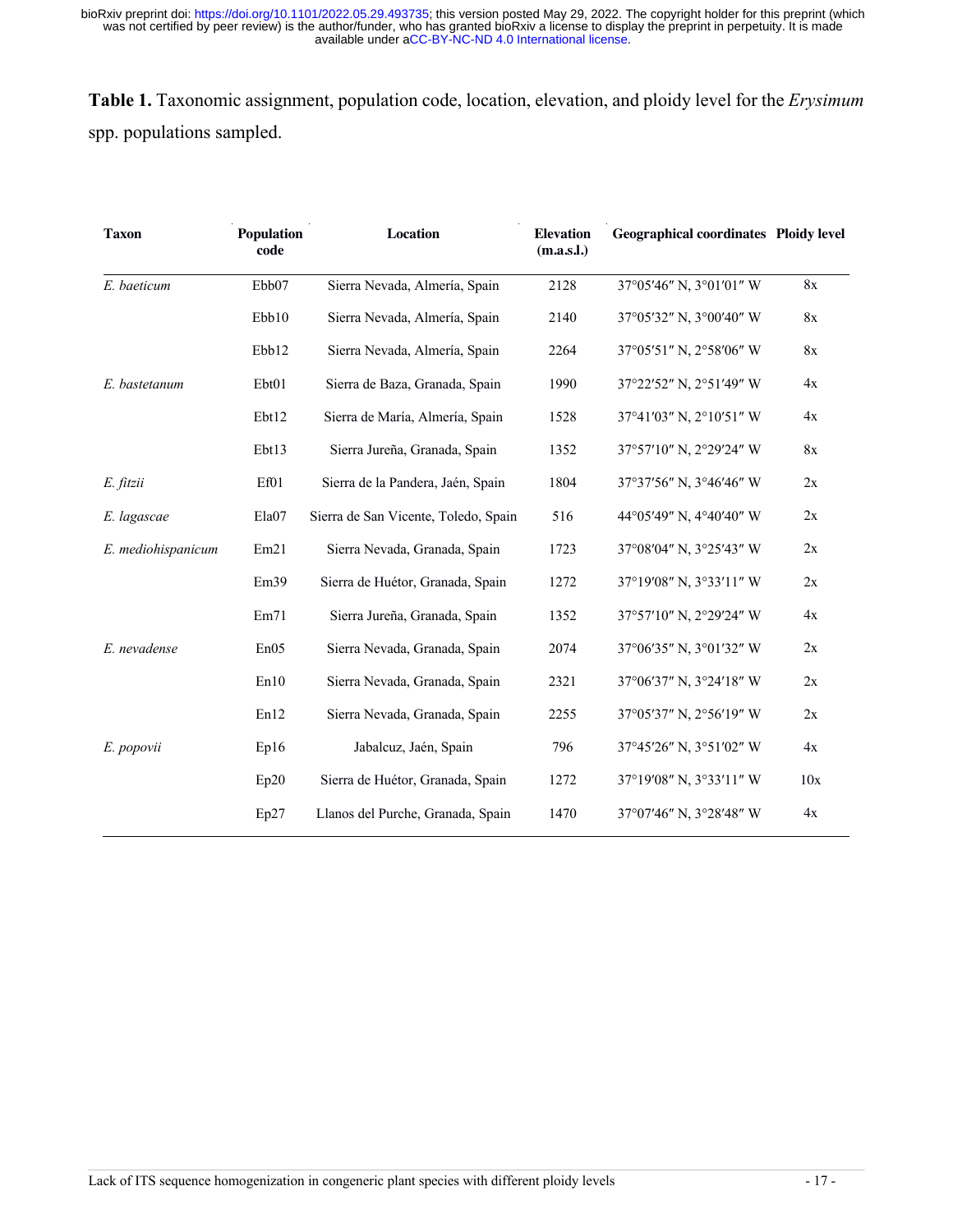**Table 2.** Average haplotype diversity (Hp) per species, estimated for ITS1 and ITS2 samples. Maximum and minimum values (in parentheses) refer to individual samples.

| <b>Species</b>     | ITS <sub>1</sub>       | ITS <sub>2</sub>       |
|--------------------|------------------------|------------------------|
| E. baeticum        | 0.983<br>$(1 - 0.963)$ | 0.897<br>$(1 - 0.933)$ |
| E. bastetanum      | 0.983<br>$(1 - 0.969)$ | 0.893<br>$(1 - 0.666)$ |
| E. fitzii          | 0.944<br>$(1 - 0)$     | 0.872<br>$(1-0)$       |
| E. lagascae        | 0.936<br>$(1 - 0)$     | 0.733<br>$(1 - 0)$     |
| E. mediohispanicum | 0.969<br>$(1 - 0.400)$ | 0.805<br>$(1 - 0.866)$ |
| E. nevadense       | 0.938<br>$(1 - 0.785)$ | 0.941<br>$(1 - 0.833)$ |
| E. popovii         | 0.984<br>$(1 - 0.888)$ | 0.943<br>$(1 - 0.866)$ |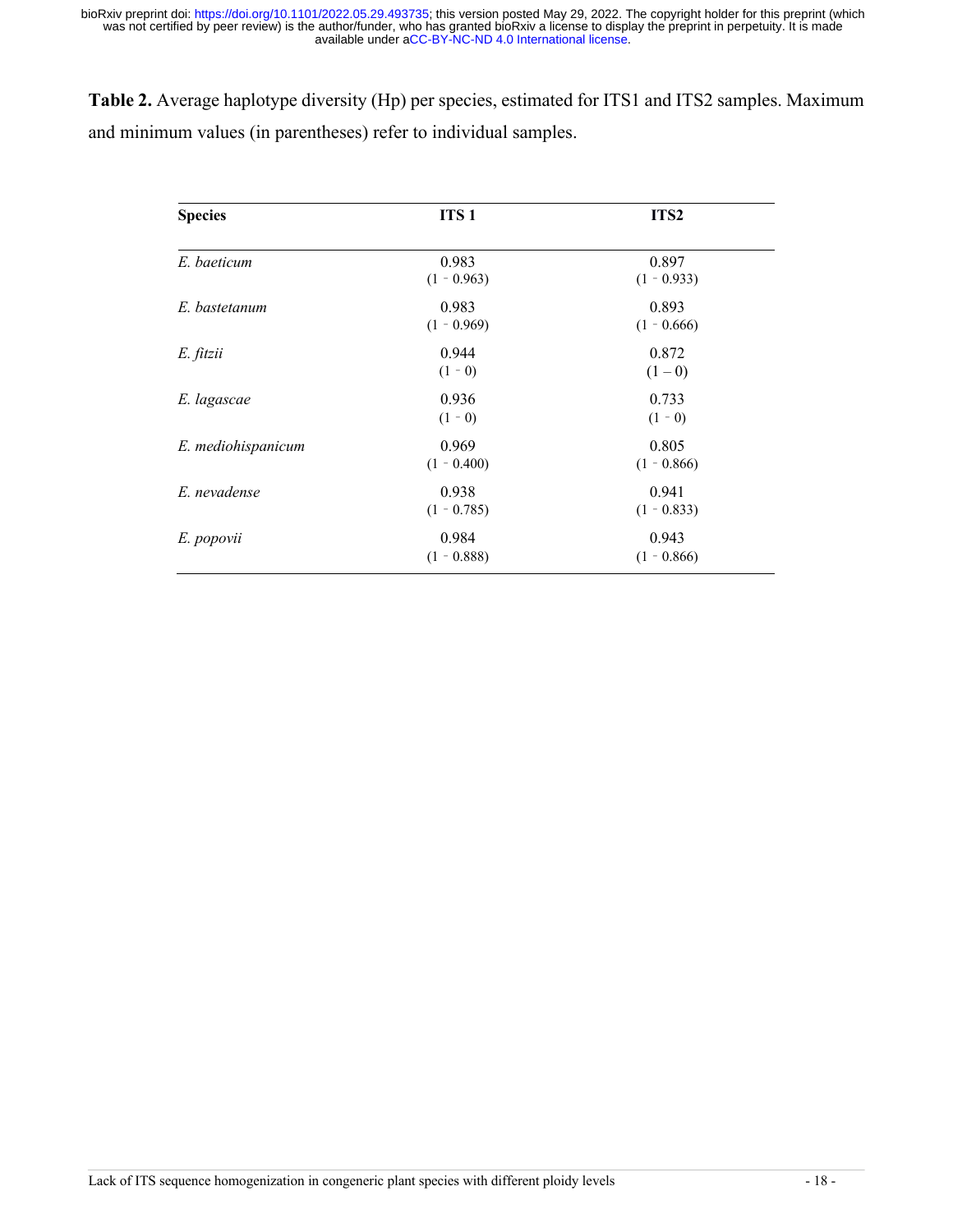**Table 3.** Hierarchical AMOVA results for ITS1 and ITS2 regions.

| <b>Sequence</b>  | <b>Source of variation</b> | df                                                                | <b>Variance</b><br>(sigma <sup>2</sup> ) | % Variance               | $\Phi$ statistics | p-value     |
|------------------|----------------------------|-------------------------------------------------------------------|------------------------------------------|--------------------------|-------------------|-------------|
| ITS1             | Species                    | 6                                                                 | $1.96 \times 10^{-5}$                    | 52.63                    | 0.48              | ${}_{0.01}$ |
|                  | Populations within species | 10                                                                | $2.23 \times 10^{-6}$                    | 6.00                     | 0.55              | 0.58        |
|                  | Within populations         | $1.54 \times 10^{-5}$<br>197<br>41.36<br>$\overline{\phantom{0}}$ |                                          | $\overline{\phantom{a}}$ |                   |             |
| ITS <sub>2</sub> | <b>Species</b>             | 6                                                                 | $1.10 \times 10^{-4}$                    | 73.50                    | 0.7               | ${}_{0.01}$ |
|                  | Populations within species | 10                                                                | $1.32 \times 10^{-5}$                    | 8.84                     | 0.8               | 0.99        |
|                  | Within populations         | 128                                                               | 2.64                                     | 17.64                    | -                 |             |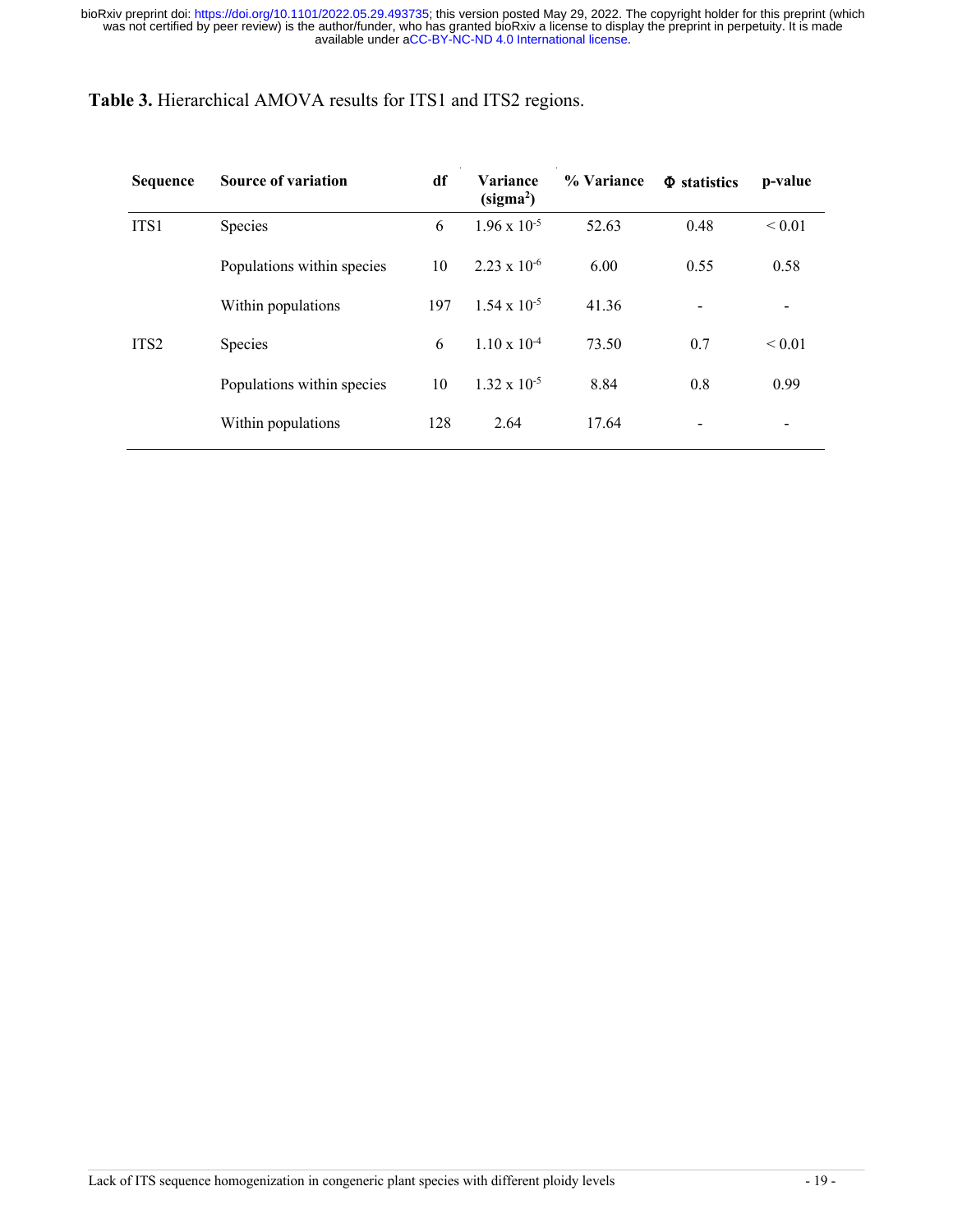**Table 4.** ITS1 and ITS2 hierarchical AMOVA results for *E. baeticum*, *E. bastetanum, E. fitzii, E.lagascae, E. mediohispanicum*, *E. nevadense,* and *E. popovii.*

|                                |                                | ITS1           |                                   |                  |                          | ITS2                     |                |                                   |                  |                  |              |
|--------------------------------|--------------------------------|----------------|-----------------------------------|------------------|--------------------------|--------------------------|----------------|-----------------------------------|------------------|------------------|--------------|
| Species                        | Source of variation            | df             | Variance<br>(sigma <sup>2</sup> ) | Variance (%)     | $\pmb{\Phi}$             | $\mathbf{p}$             | df             | Variance<br>(sigma <sup>2</sup> ) | Variance<br>(%)  | $\Phi$           | $\mathbf{p}$ |
| E. baeticum                    | Populations                    | $\overline{2}$ | $1.48 \times 10^{-5}$             | 8.93             | 0.11                     | 0.09                     | $\overline{2}$ | $1.38 \times 10^{-7}$             | 0.3              | 0.01             | 0.46         |
|                                | Individuals within populations | 12             | $\boldsymbol{0}$                  | $\boldsymbol{0}$ | $\boldsymbol{0}$         | 0.99                     | 12             | $\boldsymbol{0}$                  | $\mathbf{0}$     | $\theta$         | 0.99         |
|                                | Within individuals             | 24             | $1.51 \times 10^{-4}$             | 91.06            | $\overline{\phantom{a}}$ | $\blacksquare$           | $\overline{2}$ | $4.46 \times 10^{-5}$             | 99.69            |                  |              |
| E. bastetanum                  | Populations                    | $\overline{2}$ | $\boldsymbol{0}$                  | $\boldsymbol{0}$ | $\overline{0}$           | 0.96                     | 2              | $8.05 \times 10^{-5}$             | 70.87            | 0.75             | < 0.01       |
|                                | Individuals within populations | 12             | $\boldsymbol{0}$                  | $\boldsymbol{0}$ | $\boldsymbol{0}$         | 0.61                     | 10             | $\boldsymbol{0}$                  | $\overline{0}$   | 0.69             | 0.99         |
|                                | Within individuals             | 31             | $2.33 \times 10^{-4}$             | 100              | $\overline{a}$           | $\overline{a}$           | 29             | $3.30 \times 10^{-5}$             | 29.12            | $\overline{a}$   |              |
| E. fitzii                      | Individuals within populations | $\overline{4}$ | $8.37 \times 10^{-5}$             | 55.03            | $\boldsymbol{0}$         | 0.14                     | $\mathbf{3}$   | $\boldsymbol{0}$                  | $\boldsymbol{0}$ | $\mathbf{0}$     | 0.9          |
|                                | Within individuals             | $\overline{4}$ | $6.48 \times 10^{-5}$             | 44.96            | $\blacksquare$           | $\blacksquare$           | 5              | $6.08 \times 10^{-5}$             | 100              | $\blacksquare$   |              |
| E. lagascae                    | Individuals within populations | 4              | $6.50 \times 10^{-8}$             | 0.07             | $\boldsymbol{0}$         | 0.55                     | 4              | $\mathbf{0}$                      | $\boldsymbol{0}$ | $\mathbf{0}$     | 0.94         |
|                                | Within individuals             | $\overline{2}$ | $8.48 \times 10^{-5}$             | 99.92            | $\overline{\phantom{a}}$ |                          | 4              | 0.06                              | 100              | $\blacksquare$   |              |
| E. mediohispanicum Populations |                                | $\overline{2}$ | $4.58 \times 10^{-5}$             | 48.07            | 0.5                      | < 0.01                   | 2              | $\mathbf{0}$                      | $\mathbf{0}$     | $\theta$         | 0.97         |
|                                | Individuals within populations | 12             | $\boldsymbol{0}$                  | $\boldsymbol{0}$ | 0.45                     | 0.69                     | 12             | $\boldsymbol{0}$                  | $\overline{0}$   | $\boldsymbol{0}$ | 0.28         |
|                                | Within individuals             | 42             | $4.95 \times 10^{-5}$             | 51.92            |                          |                          | 10             | $5.08 \times 10^{-5}$             | 100              |                  |              |
| E. nevadense                   | Populations                    | $\overline{2}$ | $1.67 \times 10^{-5}$             | 18.29            | 0.25                     | < 0.01                   | 2              | $\mathbf{0}$                      | $\overline{0}$   | $\mathbf{0}$     | 0.99         |
|                                | Individuals within populations | 11             | $\boldsymbol{0}$                  | $\boldsymbol{0}$ | $\boldsymbol{0}$         | 0.8                      | 11             | $\boldsymbol{0}$                  | $\mathbf{0}$     | $\theta$         | 0.88         |
|                                | Within individuals             | 7              | $7.47 \times 10^{-5}$             | 81.7             | $\overline{\phantom{a}}$ | $\overline{\phantom{a}}$ | 3              | $5.12 \times 10^{-5}$             | 100              |                  |              |
| E. popovii                     | Populations                    | $\overline{2}$ | $3.13 \times 10^{-5}$             | 19.01            | 0.2                      | 0.02                     | 2              | $1.15 \times 10^{-3}$             | 7.73             | 0.09             | 0.56         |
|                                | Individuals within populations | $12\,$         | $\boldsymbol{0}$                  | $\boldsymbol{0}$ | 0.13                     | 0.72                     | 12             | $\boldsymbol{0}$                  | $\overline{0}$   | $\theta$         | 0.41         |
|                                | Within individuals             | 20             | $1.33 \times 10^{-4}$             | 80.98            |                          |                          | 12             | 0.01                              | 92.26            |                  |              |
|                                |                                |                |                                   |                  |                          |                          |                |                                   |                  |                  |              |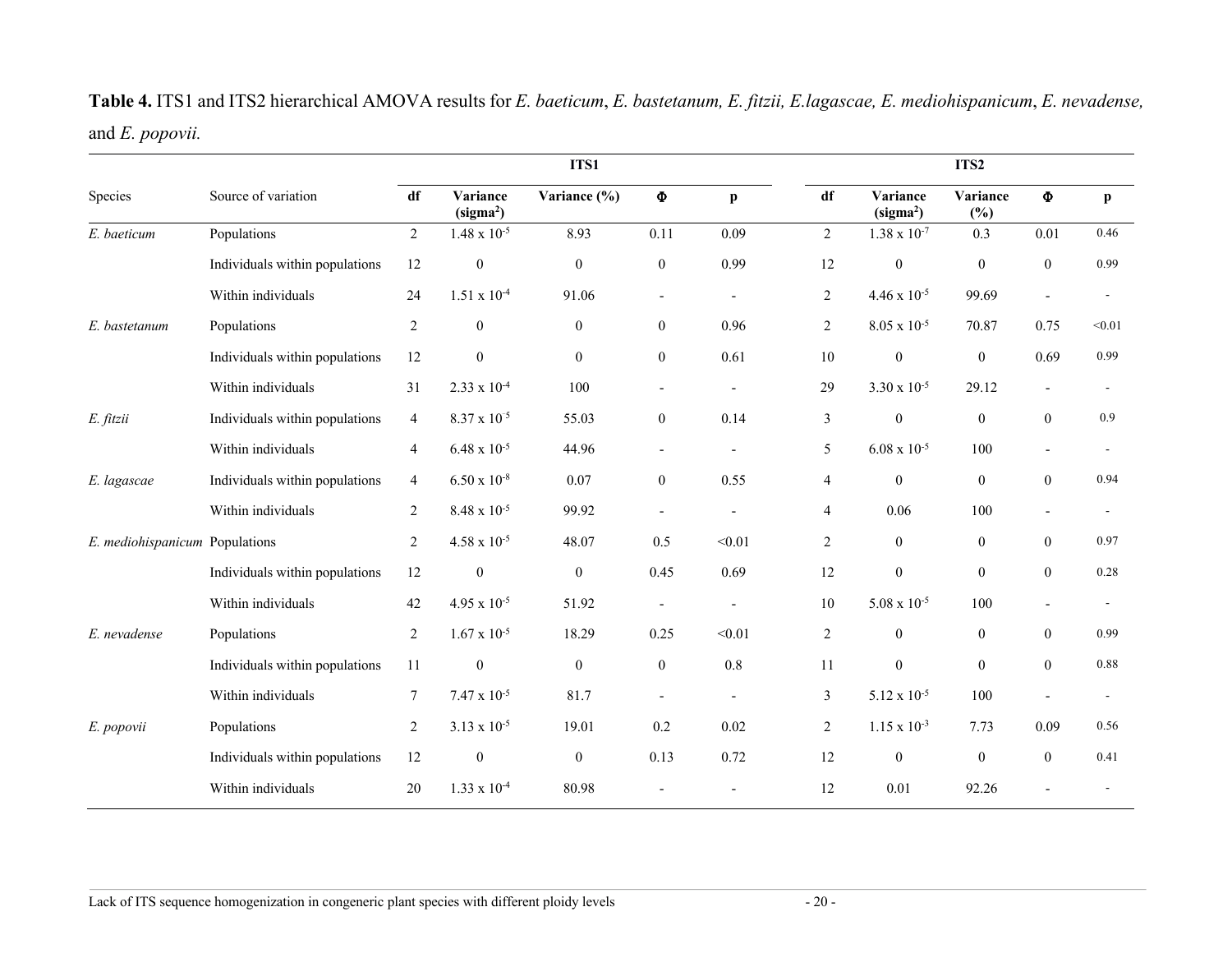**Figure 1.** Boxplot depicting the nucleotide diversity  $(\pi)$  for ITS1 and ITS2 samples. Nucleotide polymorphism was estimated for each *Erysimum* individual as the average number of nucleotide differences per site between two sequences (Nei and Li, 1979). *E. baeticum* (Ebb), *E. bastetanum* (Ebt), *E. popovii* (Ep), and one population of *E. mediohispanicum* (Em) are polyploids. *E. nevadense* (En), *E. fitzii* (Ef), two populations of *E. mediohispanicum* (Em), and *E. lagascae* (Ela) are diploids.

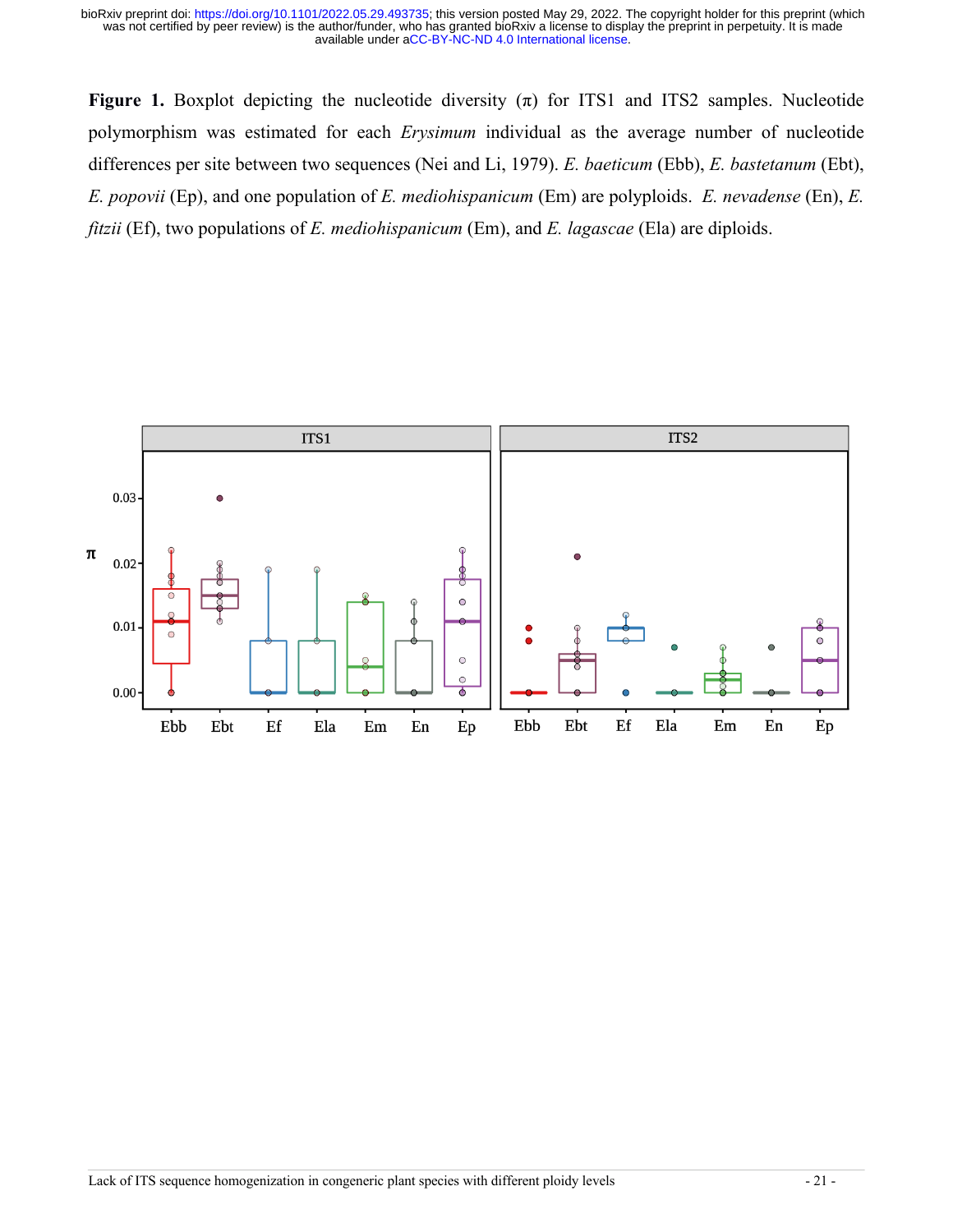**Figure 2.** Boxplot depicting the number of ITS1 (left) and ITS2 (right) haplotypes per sample for diploid and polyploid species.

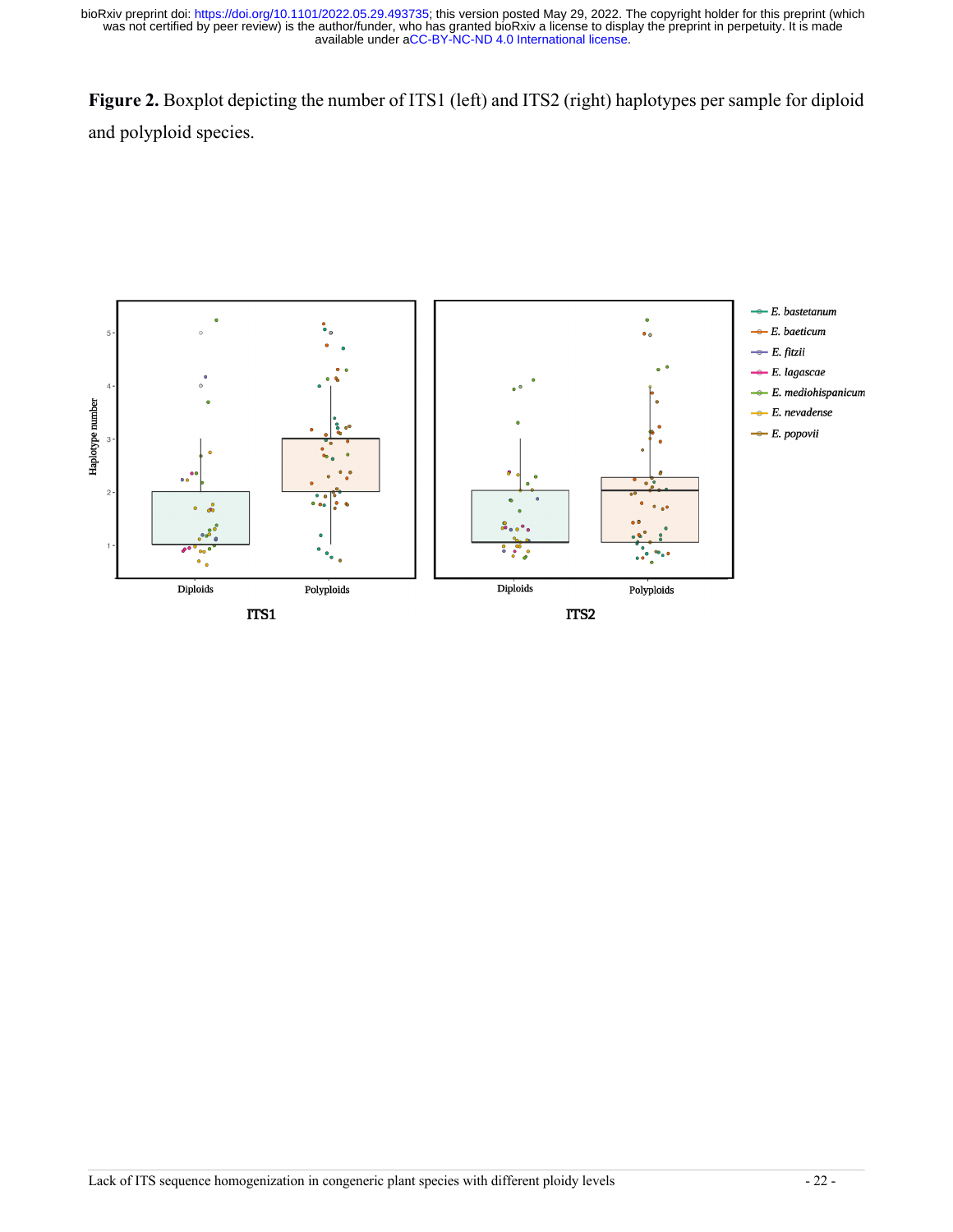